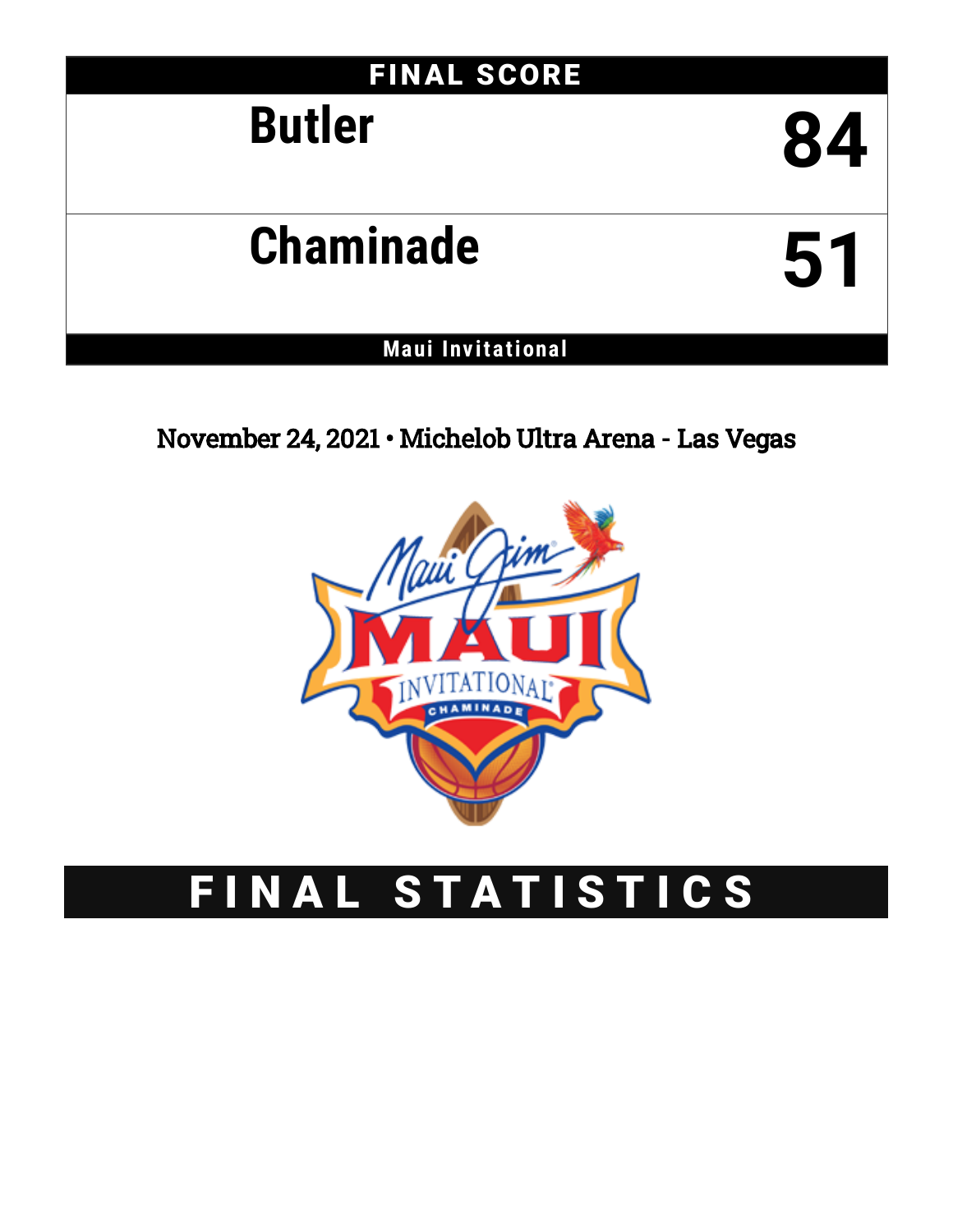### **Official Box Score Butler vs Chaminade Game Totals -- Final Statistics November 24, 2021 at Michelob Ultra Arena - Las Vegas**



### **Butler 84**

| No. | Player                | S  | <b>Pts</b> | FG        | 3FG      | FT        | OR       | DR       | TR             | PF | A  | TO       | <b>B</b> lk | Stl          | Min            | $+/-$ |
|-----|-----------------------|----|------------|-----------|----------|-----------|----------|----------|----------------|----|----|----------|-------------|--------------|----------------|-------|
| 02  | THOMPSON, AARON       | G  | 0          | 0-1       | $0 - 0$  | $0 - 0$   | 0        | 4        | 4              | 3  | 2  | 2        |             | 0            | 18             | 15    |
| 04  | <b>GROCE, TY</b>      | F. | 18         | $8-9$     | $2 - 2$  | $0 - 0$   | 0        | 3        | 3              | 4  |    | 2        | 2           |              | 20             | 23    |
| 13  | TAYLOR, JAYDEN        | G  | 21         | $6-9$     | $1 - 2$  | $8-9$     | 0        | 4        | 4              | 3  | 2  | 2        |             | 2            | 36             | 26    |
| 33  | <b>GOLDEN, BRYCE</b>  | F. | 16         | $6 - 8$   | $0 - 2$  | $4 - 4$   |          | 6        | 7              | 3  | 2  | 4        |             |              | 28             | 28    |
| 52  | <b>BOLDEN, JAIR</b>   | G  | 12         | $4 - 10$  | $3 - 7$  | $1 - 2$   | 0        | 5        | 5              | 1  | 6  |          | 1           | 3            | 32             | 29    |
| 00  | HUGHES, D.J.          |    | 6          | $2 - 2$   | $0 - 0$  | $2 - 2$   |          | 1        | $\overline{2}$ |    |    | 0        |             | 0            | 12             | 5     |
| 05  | <b>WILMOTH, MYLES</b> | F  | 3          | $1 - 3$   | 1-3      | $0 - 0$   |          | 2        | 3              | 0  |    |          | 0           | 0            | 16             | 9     |
| 25  | DAVID, CHRISTIAN      | F. | $\Omega$   | $0 - 0$   | $0 - 0$  | $0 - 0$   | $\Omega$ | 0        | $\Omega$       | 0  | 0  | $\Omega$ |             | $\Omega$     | 5              | 6     |
| 30  | PARKER, MIKE          |    | 2          | $0 - 1$   | $0 - 0$  | $2 - 2$   | 0        | 1        |                | 0  | 0  | 0        | $\Omega$    | 0            | $\overline{2}$ | 5     |
| 35  | MULLOY, JOHN-MICHAEL  | F  | $\Omega$   | $0 - 0$   | $0 - 0$  | $0 - 0$   | 0        | $\Omega$ | $\mathbf{0}$   | 0  | 0  | $\Omega$ | $\Omega$    | $\mathbf{0}$ | 3              | 6     |
| 41  | LUKOSIUS, SIMAS       | F  | 6          | $2 - 3$   | $2 - 2$  | $0 - 0$   | 0        | 1        |                | 1  | 4  |          |             | $\Omega$     | 26             | 13    |
|     | TEAM                  |    |            |           |          |           | 0        | 1        |                | 0  |    |          |             |              |                |       |
|     | <b>TOTALS</b>         |    | 84         | $29 - 46$ | $9 - 18$ | $17 - 19$ | 3        | 28       | 31             | 16 | 19 | 14       | 9           |              | 200            |       |

| Game                                | $29 - 46$ | $63.0\%$ | $9 - 18$ | 50.0% | $17-19$   | 89.5% |                                                            |
|-------------------------------------|-----------|----------|----------|-------|-----------|-------|------------------------------------------------------------|
| 2nd Half                            | $11 - 18$ | 61%      | $3-6$    | 50%   | $14 - 16$ | 88%   | Largest lead: By 33 at 2nd-00:28<br>Technical Fouls: None. |
| 1st Half                            | 18-28     | 64%      | հ-12     | 50%   | $3 - 3$   | 100%  | Biggest Run: 11-0                                          |
| <b>Shooting By Period</b><br>Period | FG        | FG%      | 3FG      | 3FG%  | FТ        | FT%   | Deadball Rebounds: 1,0<br>Last FG: 2nd-02:09               |

# **Chaminade 51**

| No. | Plaver                  | S | Pts | FG       | 3FG      | FТ       | OR             | DR            | TR       | PF            | A        | TO | <b>B</b> lk | Stl           | Min | $+/-$ |
|-----|-------------------------|---|-----|----------|----------|----------|----------------|---------------|----------|---------------|----------|----|-------------|---------------|-----|-------|
| 11  | MCINTIRE, ZACH          |   | 4   | $2 - 8$  | $0 - 3$  | $0 - 0$  | 3              | 6             | 9        |               |          | 4  | 0           | $\Omega$      | 28  | $-28$ |
| 20  | <b>WATKINS, RAAZHEL</b> | G |     | $3-9$    | $1 - 5$  | $0 - 0$  | 3              |               | 4        | 0             |          | 2  | $\Omega$    |               | 21  | $-26$ |
| 25  | TAYLOR, PARIS           | F | 5.  | $2-9$    | $0 - 0$  | $1 - 4$  | 1              | $\mathcal{P}$ | 3        | 3             | 0        | 0  | 0           |               | 23  | $-24$ |
| 31  | SMOYER, JOSEPH          | С |     | $0 - 3$  | $0 - 0$  | $1 - 2$  | $\overline{2}$ |               | 3        |               | 0        | 0  |             |               | 18  | $-13$ |
| 55  | AMARAL-ARTHAREE, ISAAC  | G | 10  | $4 - 11$ | $2 - 5$  | $0 - 0$  | 1              | 0             |          | 2             | 0        | 2  | 0           | 0             | 28  | $-20$ |
| 02  | CHRISTENSEN, TREDYN     | G | 10  | $5 - 10$ | $0 - 0$  | $0 - 0$  | 3              | $\mathcal{P}$ | 5        | $\mathcal{P}$ |          | 3  |             | $\mathcal{P}$ | 24  | $-16$ |
| 03  | STORMS, SAWYER          | F |     | $0 - 5$  | $0 - 0$  | $1 - 3$  | 2              | 0             | 2        |               | 3        | 2  | 0           |               | 20  | $-18$ |
| 05  | CAHILL, MICHAEL         | G | 0   | $0 - 1$  | $0 - 0$  | $0 - 0$  | 1              | 0             | 1        | 0             | $\Omega$ | 0  | $\Omega$    | 0             |     | $-2$  |
| 21  | <b>RENANE, PATRICK</b>  | F | U   | $0 - 1$  | $0 - 0$  | $0 - 0$  | 0              | 0             | $\Omega$ | 0             | 0        | 0  | $\Omega$    | 0             |     | $-2$  |
| 22  | <b>KREMER, KEVIN</b>    | G | 12  | $4-9$    | $1 - 3$  | $3 - 4$  | 2              | 2             | 4        | 2             | 0        | 0  | 0           |               | 24  | $-14$ |
| 24  | YOUNG, KOBE             | F |     | $0 - 0$  | $0-0$    | $1 - 3$  | 0              |               |          | 2             | 1        | 0  | $\Omega$    | 0             | 12  | $-2$  |
|     | <b>TEAM</b>             |   |     |          |          |          | 4              | 0             | 4        | $\Omega$      |          |    |             |               |     |       |
|     | <b>TOTALS</b>           |   | 51  | 20-66    | $4 - 16$ | $7 - 16$ | 22             | 15            | 37       | 15            |          | 14 | 2           |               | 200 |       |

| Game                                | 20-66     | 30.3% | 4-16     | 25.0% | 7-16 | 43.8% | 00       |
|-------------------------------------|-----------|-------|----------|-------|------|-------|----------|
| 2nd Half                            | $8 - 36$  | 22%   | $2 - 6$  | 33%   | 4-8  | 50%   | Lε<br>Tc |
| 1st Half                            | $12 - 30$ | 40%   | $2 - 10$ | 20%   | 3-8  | 38%   | Bi       |
| <b>Shooting By Period</b><br>Period | FG        | FG%   | 3FG      | 3FG%  | FТ   | FT%   | D٥<br>Lε |

*Deadball Rebounds:* 5,0 *Last FG:* 2nd-05:10 *Biggest Run:* 9-0 *Largest lead:* By 0 at - *Technical Fouls:* #03 STORMS (Class A) @ 2nd - 00:28;

| Game Notes:                                 | <b>Score</b>                                    | 1st | 2 <sub>nd</sub> | тот               | <b>Points</b> | <b>BUT</b>     | <b>CHA</b>     |
|---------------------------------------------|-------------------------------------------------|-----|-----------------|-------------------|---------------|----------------|----------------|
| Officials: Don Daily, AJ Desai, Deldre Carr | <b>BUT</b>                                      | 45  | 39              | 84                | In the Paint  | 38             | 20             |
| Start Time: 09:05 PM ET                     | <b>CHA</b>                                      | 29  | 22              | 51                | Off Turns     | 23             | 20             |
| End Time: 11:02 PM ET                       |                                                 |     |                 |                   | 2nd Chance    |                | 16             |
| Game Duration: 1:57<br>Neutral Court:       | BUT led for 39:37, CHA led for 0:00.            |     |                 | <b>Fast Break</b> | 16            |                |                |
|                                             | Game was tied for 0:19.<br>Times tied: <b>0</b> |     | Lead Changes: 0 |                   | Bench         |                | 24             |
|                                             |                                                 |     |                 |                   | Per Poss      | 1.333<br>37/63 | 0.773<br>24/66 |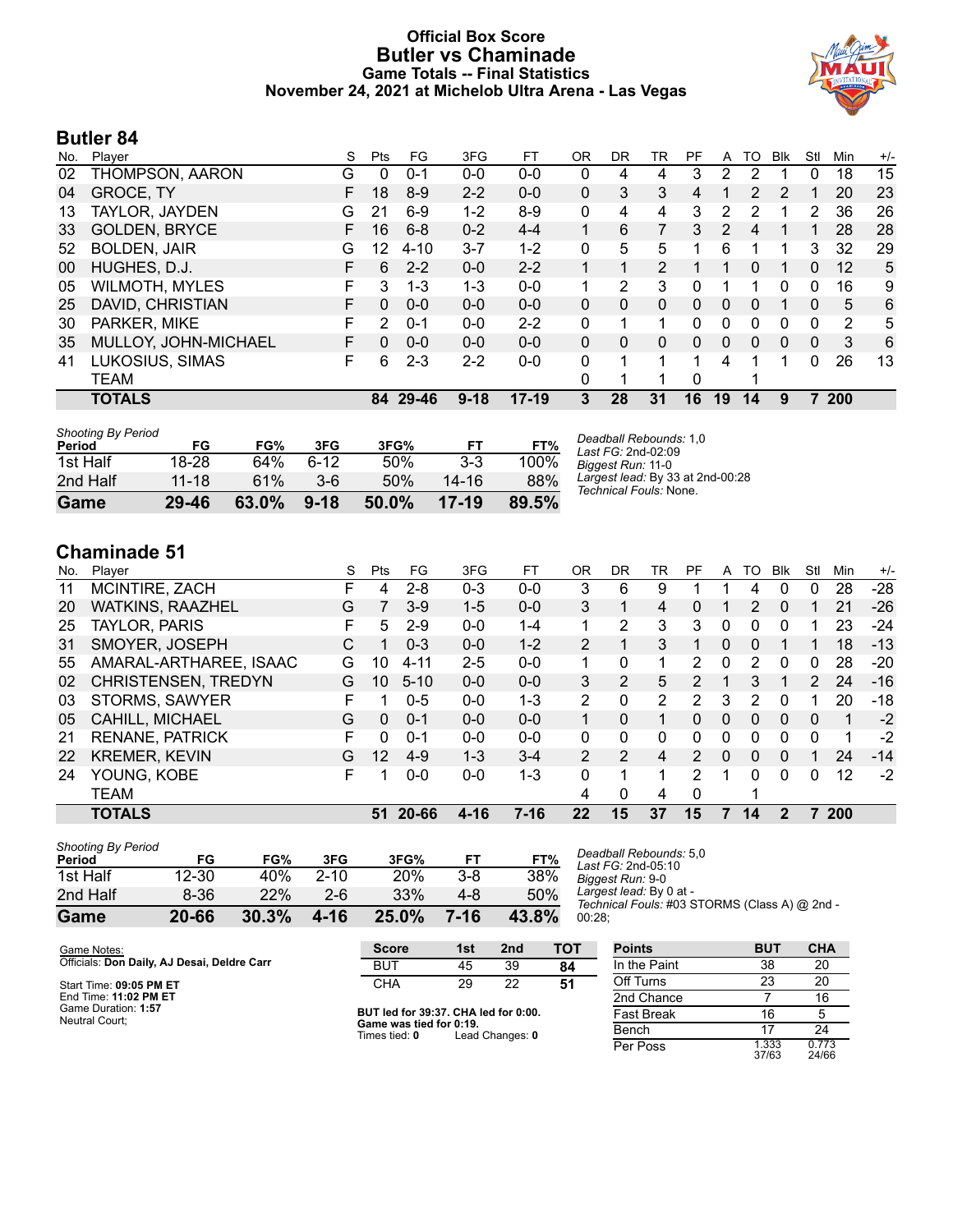#### **Official Box Score Butler vs Chaminade First Half Statistics Only November 24, 2021 at Michelob Ultra Arena - Las Vegas**



# **Butler 45**

| No. | Player                | S  | <b>Pts</b> | <b>FG</b> | 3FG      | <b>FT</b> | <b>OR</b>    | <b>DR</b> | TR           | PF       | A        | T <sub>O</sub> | <b>Blk</b>   | Stl      | Min | $+/-$          |
|-----|-----------------------|----|------------|-----------|----------|-----------|--------------|-----------|--------------|----------|----------|----------------|--------------|----------|-----|----------------|
| 02  | THOMPSON, AARON       | G  | 0          | $0-0$     | $0-0$    | $0-0$     | 0            | 2         | 2            |          | 2        |                | 0            | 0        | 10  | 16             |
| 04  | <b>GROCE, TY</b>      | F  | 11         | $5-6$     | $1 - 1$  | $0 - 0$   | 0            |           |              | 2        | 1        |                |              |          | 12  | 11             |
| 13  | TAYLOR, JAYDEN        | G  | 10         | $4-6$     | 1-1      | $1 - 1$   | 0            |           |              |          | 0        |                | 0            |          | 18  | 11             |
| 33  | <b>GOLDEN, BRYCE</b>  | F. | 10         | $4-6$     | $0 - 2$  | $2 - 2$   |              | 4         | 5            |          |          |                | 0            |          | 15  | 15             |
| 52  | <b>BOLDEN, JAIR</b>   | G  | 6          | $2-6$     | $2 - 5$  | $0 - 0$   | 0            | 2         | 2            | 0        | 3        |                |              | 0        | 17  | 12             |
| 00  | HUGHES, D.J.          | F  | 2          | $1 - 1$   | $0 - 0$  | $0 - 0$   | 0            | 0         | $\Omega$     | 0        | 0        | 0              | $\mathbf{0}$ | $\Omega$ | 5   | 1              |
| 05  | <b>WILMOTH, MYLES</b> | F  | 3          | $1 - 2$   | $1 - 2$  | $0-0$     | 1            |           | 2            | 0        | 1        | 0              | 0            | 0        | 8   | 5              |
| 25  | DAVID, CHRISTIAN      | F. | 0          | $0 - 0$   | $0 - 0$  | $0 - 0$   | 0            | 0         | $\Omega$     | $\Omega$ | 0        | 0              |              | 0        | 2   | $\overline{4}$ |
| 30  | PARKER, MIKE          | F  | $\Omega$   | $0 - 0$   | $0 - 0$  | $0 - 0$   | 0            | 0         | $\mathbf{0}$ | 0        | 0        | 0              | 0            | 0        | 0   | $\mathbf{0}$   |
| 35  | MULLOY, JOHN-MICHAEL  | F  | 0          | $0 - 0$   | $0 - 0$  | $0 - 0$   | 0            | $\Omega$  | $\mathbf{0}$ | 0        | $\Omega$ | 0              | $\Omega$     | $\Omega$ | 0   | 0              |
| 41  | LUKOSIUS, SIMAS       | F  | 3          | $1 - 1$   | 1-1      | $0 - 0$   | 0            | 0         | $\Omega$     |          | 2        |                | 0            | 0        | 12  | 5              |
|     | <b>TEAM</b>           |    |            |           |          |           | 0            | 0         | 0            | $\Omega$ |          | 0              |              |          |     |                |
|     | <b>TOTALS</b>         |    | 45         | $18 - 28$ | $6 - 12$ | $3 - 3$   | $\mathbf{2}$ | 11        | 13           | 7        | 10       | 6              | 3            | 3        | 100 |                |

| <b>Shooting By Period</b><br>Period | FG        | FG%   | 3FG      | 3FG%     | F1      | FT%   | Deadball Rebounds: 1,0<br>Last FG Half: BUT 2nd-02:09 |
|-------------------------------------|-----------|-------|----------|----------|---------|-------|-------------------------------------------------------|
| 1st Half                            | 18-28     | 64%   | ٬6-12    | 50%      | $3-3$   | 100%  |                                                       |
| Game                                | $29 - 46$ | 63.0% | $9 - 18$ | $50.0\%$ | $17-19$ | 89.5% |                                                       |

# **Chaminade 29**

| No. | Plaver                  | S | <b>Pts</b> | <b>FG</b> | 3FG      | <b>FT</b> | <b>OR</b>      | <b>DR</b>      | <b>TR</b>     | PF       | A | TO       | <b>B</b> lk | Stl | Min          | $+/-$ |
|-----|-------------------------|---|------------|-----------|----------|-----------|----------------|----------------|---------------|----------|---|----------|-------------|-----|--------------|-------|
| 11  | MCINTIRE, ZACH          | F | 2          | 1-6       | $0 - 3$  | $0-0$     | 0              | 4              | 4             |          |   | 3        | 0           | 0   | 16           | -9    |
| 20  | <b>WATKINS, RAAZHEL</b> | G | 5          | $2 - 4$   | $1 - 3$  | $0 - 0$   |                | 0              | 1             | 0        |   |          | 0           |     | 11           | $-11$ |
| 25  | TAYLOR, PARIS           |   | 5          | $2 - 4$   | $0 - 0$  | $1 - 4$   |                | 0              |               |          | 0 | 0        | 0           | 0   | 14           | $-14$ |
| 31  | SMOYER, JOSEPH          | С |            | $0 - 2$   | $0 - 0$  | $1 - 2$   |                | 0              |               |          | 0 | $\Omega$ |             |     | 11           | -5    |
| 55  | AMARAL-ARTHAREE, ISAAC  | G |            | 3-6       | $1 - 3$  | $0 - 0$   |                | 0              |               |          | 0 | 0        | 0           | 0   | 14           | -17   |
| 02  | CHRISTENSEN, TREDYN     | G | 8          | $4 - 5$   | $0 - 0$  | $0 - 0$   | $\overline{2}$ | $\overline{2}$ | 4             |          |   | 2        | $\Omega$    |     | 12           | -8    |
| 03  | STORMS, SAWYER          | F |            | $0 - 1$   | $0 - 0$  | $1 - 2$   | 0              | 0              | 0             | 0        |   |          | 0           | 1   | 9            | -11   |
| 05  | <b>CAHILL, MICHAEL</b>  | G | 0          | $0 - 0$   | $0 - 0$  | $0 - 0$   | 0              | 0              | 0             | 0        | 0 | 0        | 0           | 0   | $\mathbf{0}$ | 0     |
| 21  | <b>RENANE, PATRICK</b>  | F | 0          | $0 - 0$   | $0 - 0$  | $0 - 0$   | 0              | 0              | 0             | 0        | 0 | 0        | 0           | 0   | $\Omega$     | 0     |
| 22  | <b>KREMER, KEVIN</b>    | G | $\Omega$   | $0 - 2$   | $0 - 1$  | $0 - 0$   |                | 1              | $\mathcal{P}$ | $\Omega$ | 0 | $\Omega$ | 0           | 0   | 11           | -9    |
| 24  | YOUNG, KOBE             | F | 0          | $0 - 0$   | $0 - 0$  | $0 - 0$   | 0              | 1              |               | 0        |   | 0        | 0           | 0   | 3            | 4     |
|     | <b>TEAM</b>             |   |            |           |          |           | 2              | 0              | 2             | $\Omega$ |   | 0        |             |     |              |       |
|     | <b>TOTALS</b>           |   |            | 29 12-30  | $2 - 10$ | 3-8       | 9              | 8              | 17            | 4        | 5 |          |             | 4   | 100          |       |
|     |                         |   |            |           |          |           |                |                |               |          |   |          |             |     |              |       |

| <b>Shooting By Period</b><br>Period | FG        | FG%   | 3FG      | 3FG%  | FT      | FT%   |
|-------------------------------------|-----------|-------|----------|-------|---------|-------|
| 1st Half                            | 12-30     | 40%   | $2 - 10$ | 20%   | $3 - 8$ | 38%   |
| Game                                | $20 - 66$ | 30.3% | 4-16     | 25.0% | 7-16    | 43.8% |

*Deadball Rebounds:* 5,0 *Last FG Half:* CHA 2nd-05:10

| Game Notes:                                 | <b>Score</b> | 1st | 2 <sub>nd</sub> | <b>TOT</b> | <b>Points (This Period)</b> | <b>BUT</b>    | <b>CHA</b>     |
|---------------------------------------------|--------------|-----|-----------------|------------|-----------------------------|---------------|----------------|
| Officials: Don Daily, AJ Desai, Deldre Carr | <b>BUT</b>   | 45  | 39              | 84         | In the Paint                | 24            | 12             |
| Start Time: 09:05 PM ET                     | <b>CHA</b>   | 29  | 22              | 51         | Off Turns                   |               |                |
| End Time: 11:02 PM ET                       |              |     |                 |            | 2nd Chance                  |               |                |
| Game Duration: 1:57<br>Neutral Court:       |              |     |                 |            | <b>Fast Break</b>           |               |                |
|                                             |              |     |                 |            | Bench                       |               |                |
|                                             |              |     |                 |            | Per Poss                    | .364<br>20/33 | 0.935<br>14/31 |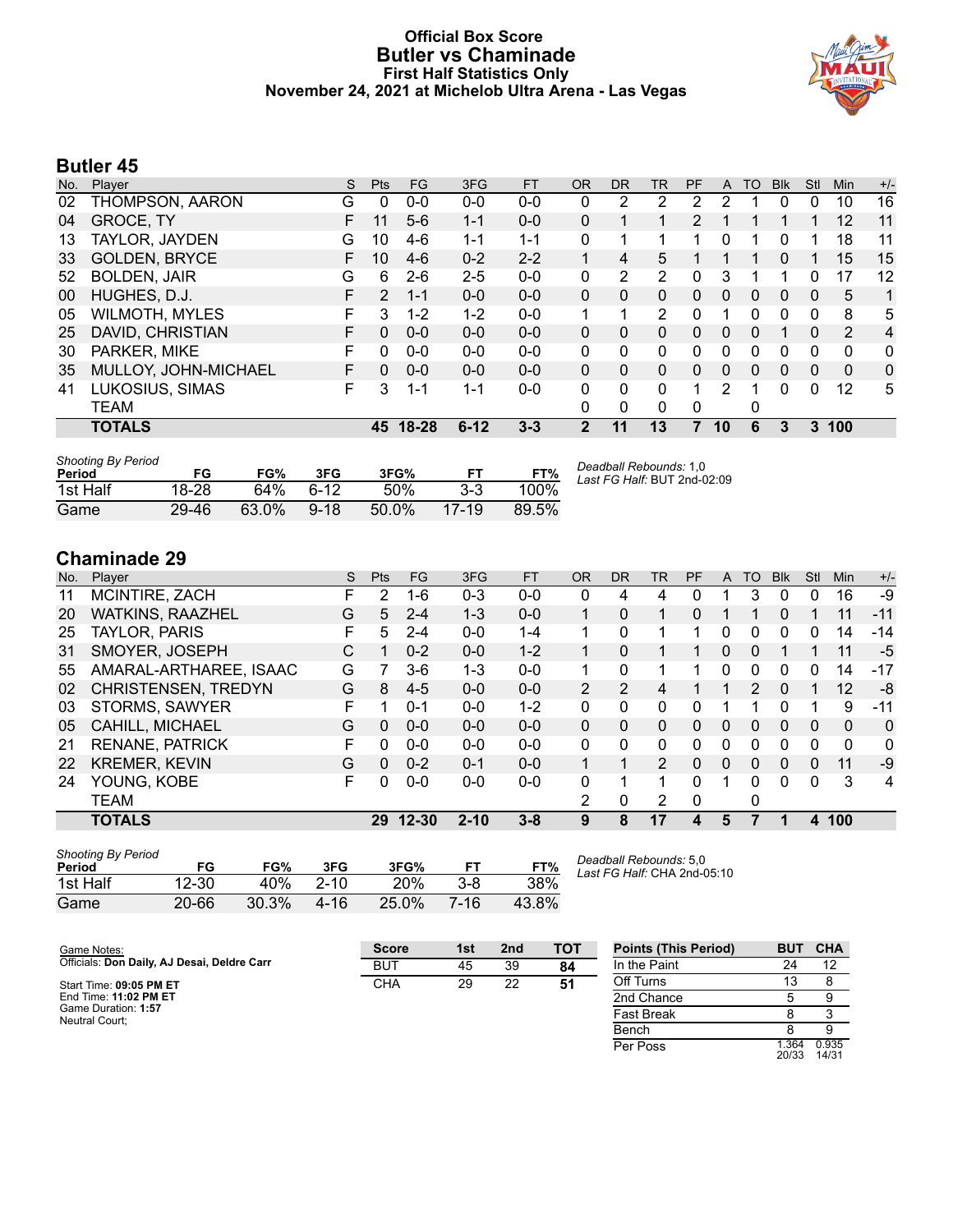#### **Official Play-By-Play Butler vs Chaminade First Half November 24, 2021 at Michelob Ultra Arena - Las Vegas**



### **Period 1**

<mark>Starters:</mark><br>Butler: 2 THOMPSON,AARON (G); 4 GROCE,TY (F); 13 TAYLOR,JAYDEN (G); 33 GOLDEN,BRYCE (F); 52 BOLDEN,JAIR (G);<br>**Chaminade**: 11 MCINTIRE,ZACH (F); 20 WATKINS,RAAZHEL (G); 25 TAYLOR,PARIS (F); 31 SMOYER,JOSEPH (C);

| Time           | <b>VISITORS: Butler</b>               | Score    | <b>Margin</b>  | <b>HOME: Chaminade</b>                                                    |
|----------------|---------------------------------------|----------|----------------|---------------------------------------------------------------------------|
| 19:41          | GOOD! JUMPER by GROCE, TY [PNT]       | $0 - 2$  | V <sub>2</sub> |                                                                           |
| 19:13          |                                       |          |                | MISSED 3PTR by AMARAL-ARTHAREE, ISAAC                                     |
| 19:10          | REBOUND (DEF) by THOMPSON, AARON      |          |                |                                                                           |
| 19:06          | GOOD! DUNK by GROCE, TY [FB]          | $0 - 4$  | V <sub>4</sub> |                                                                           |
| 19:06          | ASSIST by THOMPSON, AARON             |          |                |                                                                           |
| 18:34          |                                       |          |                | MISSED 3PTR by MCINTIRE, ZACH                                             |
| 18:30          |                                       |          |                | REBOUND (OFF) by WATKINS, RAAZHEL                                         |
| 18:28          |                                       |          |                | MISSED 3PTR by WATKINS, RAAZHEL                                           |
| 18:24          | REBOUND (DEF) by BOLDEN, JAIR         |          |                |                                                                           |
| 18:21          | GOOD! LAYUP by TAYLOR, JAYDEN [FB]    | $0-6$    | $V_6$          |                                                                           |
| 18:21          | ASSIST by BOLDEN, JAIR                |          |                |                                                                           |
| 18:01<br>17:57 | REBOUND (DEF) by THOMPSON, AARON      |          |                | MISSED JUMPER by SMOYER, JOSEPH                                           |
| 17:53          | FOUL (OFF) by GOLDEN, BRYCE           |          |                |                                                                           |
| 17:53          | TURNOVER (OFFENSIVE) by GOLDEN, BRYCE |          |                |                                                                           |
| 17:53          |                                       |          |                | SUB OUT: AMARAL-ARTHAREE, ISAAC                                           |
| 17:53          |                                       |          |                | SUB IN: CHRISTENSEN, TREDYN                                               |
| 17:53          | SUB OUT: GOLDEN, BRYCE                |          |                |                                                                           |
| 17:53          | SUB IN: HUGHES, D.J.                  |          |                |                                                                           |
| 17:41          |                                       |          |                | TURNOVER (BADPASS) by CHRISTENSEN, TREDYN                                 |
| 17:26          | GOOD! 3PTR by TAYLOR, JAYDEN          | $0-9$    | V <sub>9</sub> |                                                                           |
| 17:26          | ASSIST by GROCE, TY                   |          |                |                                                                           |
| 17:06          |                                       | $2-9$    | V <sub>7</sub> | GOOD! LAYUP by CHRISTENSEN, TREDYN                                        |
| 17:06          |                                       |          |                | ASSIST by MCINTIRE, ZACH                                                  |
| 16:55          |                                       |          |                | SUB OUT: WATKINS, RAAZHEL                                                 |
| 16:55          |                                       |          |                | SUB OUT: TAYLOR, PARIS                                                    |
| 16:55          |                                       |          |                | SUB OUT: SMOYER, JOSEPH                                                   |
| 16:55          |                                       |          |                | SUB IN: STORMS, SAWYER                                                    |
| 16:55          |                                       |          |                | SUB IN: KREMER, KEVIN                                                     |
| 16:55          |                                       |          |                | SUB IN: AMARAL-ARTHAREE, ISAAC                                            |
| 16:43          | GOOD! LAYUP by HUGHES, D.J.           | $2 - 11$ | V <sub>9</sub> |                                                                           |
| 16:31          |                                       |          |                | TURNOVER (BADPASS) by MCINTIRE, ZACH                                      |
| 16:31          | STEAL by GROCE, TY                    |          |                |                                                                           |
| 16:27          | GOOD! DUNK by GROCE, TY [FB]          | $2 - 13$ | $V$ 11         |                                                                           |
| 16:27          |                                       |          |                | TIMEOUT 30SEC                                                             |
| 16:27          |                                       |          |                |                                                                           |
| 16:26          | SUB OUT: THOMPSON, AARON              |          |                |                                                                           |
| 16:26          | SUB IN: LUKOSIUS, SIMAS               |          |                |                                                                           |
| 16:08          |                                       |          |                | TURNOVER (LOSTBALL) by CHRISTENSEN, TREDYN                                |
| 16:08          | STEAL by TAYLOR, JAYDEN               |          |                |                                                                           |
| 15:54          | MISSED LAYUP by TAYLOR, JAYDEN        |          |                |                                                                           |
| 15:51          |                                       |          |                | REBOUND (DEF) by MCINTIRE, ZACH<br>MISSED LAYUP by AMARAL-ARTHAREE, ISAAC |
| 15:46<br>15:45 |                                       |          |                | REBOUND (OFF) by TEAM                                                     |
| 15:45          |                                       |          |                | SUB OUT: MCINTIRE, ZACH                                                   |
| 15:45          |                                       |          |                | SUB IN: TAYLOR, PARIS                                                     |
| 15:43          | FOUL (PERSONAL) by GROCE, TY          |          |                |                                                                           |
| 15:43          |                                       |          |                | MISSED FT by TAYLOR, PARIS                                                |
| 15:43          |                                       |          |                | REBOUND (OFF) by TEAM                                                     |
| 15:43          | SUB OUT: GROCE, TY                    |          |                |                                                                           |
| 15:43          | SUB IN: WILMOTH, MYLES                |          |                |                                                                           |
| 15:43          |                                       |          |                | MISSED FT by TAYLOR, PARIS                                                |
| 15:42          | REBOUND (DEF) by BOLDEN, JAIR         |          |                |                                                                           |
| 15:22          | MISSED 3PTR by BOLDEN, JAIR           |          |                |                                                                           |
| 15:19          |                                       |          |                | REBOUND (DEF) by CHRISTENSEN, TREDYN                                      |
| 15:15          |                                       |          |                | TURNOVER (TRAVEL) by STORMS, SAWYER                                       |
| 15:14          | SUB OUT: HUGHES, D.J.                 |          |                |                                                                           |
| 15:14          | SUB OUT: TAYLOR, JAYDEN               |          |                |                                                                           |
| 15:14          | SUB IN: THOMPSON, AARON               |          |                |                                                                           |
| 15:14          | SUB IN: GOLDEN, BRYCE                 |          |                |                                                                           |
| 14:54          | GOOD! 3PTR by WILMOTH, MYLES          | $2 - 16$ | $V$ 14         |                                                                           |
| 14:54          | ASSIST by THOMPSON, AARON             |          |                |                                                                           |
| 14:32          |                                       |          |                | MISSED LAYUP by KREMER, KEVIN                                             |
| 14:30          |                                       |          |                | REBOUND (OFF) by TAYLOR, PARIS                                            |
| 14:29          |                                       |          |                | MISSED 3PTR by AMARAL-ARTHAREE, ISAAC                                     |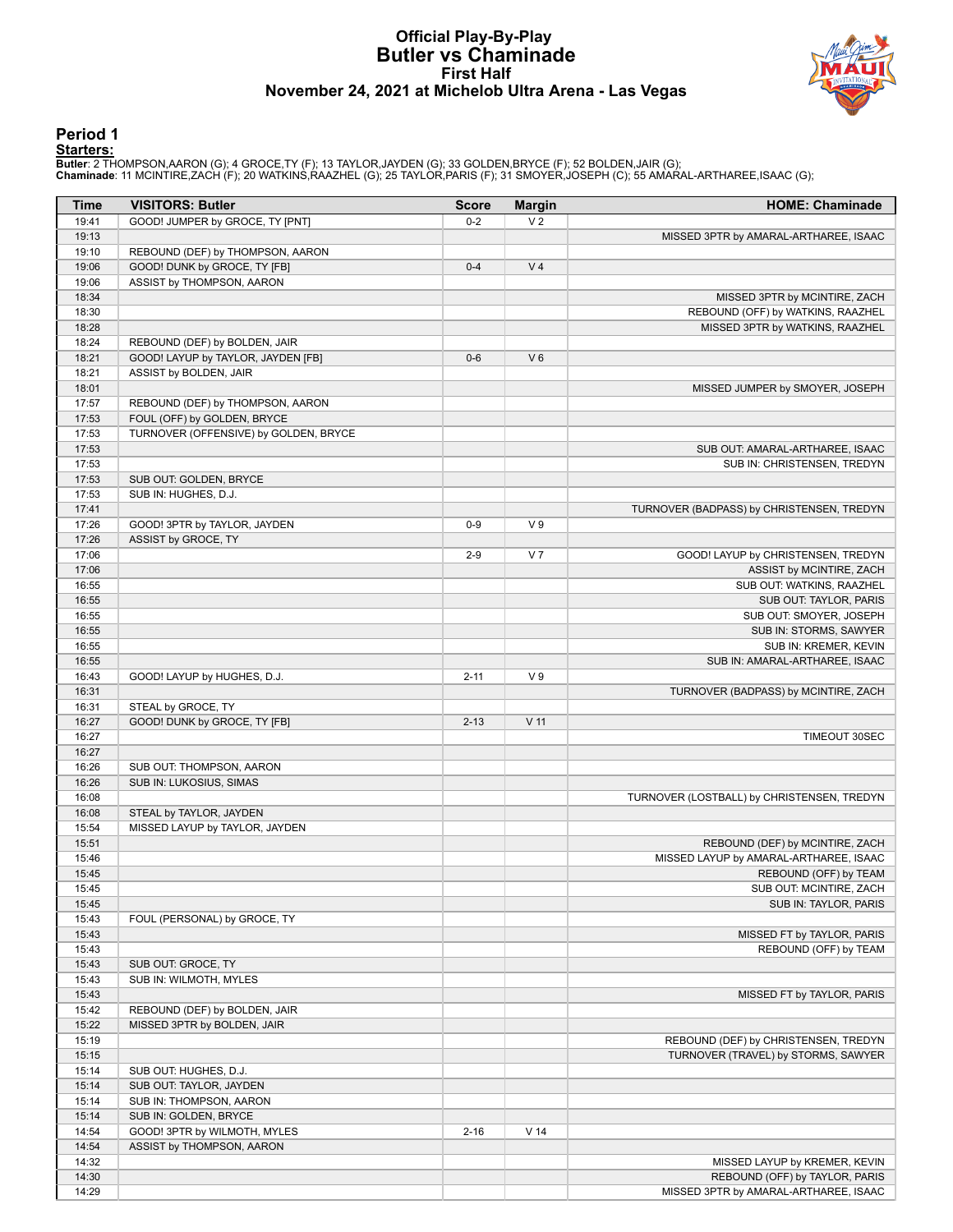| Time           | <b>VISITORS: Butler</b>                                        | <b>Score</b> | <b>Margin</b>   | <b>HOME: Chaminade</b>                    |
|----------------|----------------------------------------------------------------|--------------|-----------------|-------------------------------------------|
| 14:20          | REBOUND (DEF) by GOLDEN, BRYCE                                 |              |                 |                                           |
| 14:14          | GOOD! LAYUP by GOLDEN, BRYCE                                   | $2 - 18$     | V <sub>16</sub> |                                           |
| 14:14          | ASSIST by WILMOTH, MYLES                                       |              |                 |                                           |
| 13:48          |                                                                | $5 - 18$     | V <sub>13</sub> | GOOD! 3PTR by AMARAL-ARTHAREE, ISAAC      |
| 13:48          |                                                                |              |                 | ASSIST by CHRISTENSEN, TREDYN             |
| 13:17          | GOOD! 3PTR by LUKOSIUS, SIMAS                                  | $5 - 21$     | V <sub>16</sub> |                                           |
| 13:17          | ASSIST by BOLDEN, JAIR                                         |              |                 |                                           |
| 13:01          |                                                                |              |                 | MISSED 3PTR by KREMER, KEVIN              |
| 12:57<br>12:57 | REBOUND (DEF) by GOLDEN, BRYCE                                 |              |                 | FOUL (PERSONAL) by CHRISTENSEN, TREDYN    |
| 12:57          |                                                                |              |                 | SUB OUT: CHRISTENSEN, TREDYN              |
| 12:57          |                                                                |              |                 | SUB OUT: STORMS, SAWYER                   |
| 12:57          |                                                                |              |                 | SUB OUT: AMARAL-ARTHAREE, ISAAC           |
| 12:57          |                                                                |              |                 | SUB IN: MCINTIRE, ZACH                    |
| 12:57          |                                                                |              |                 | SUB IN: WATKINS, RAAZHEL                  |
| 12:57          |                                                                |              |                 | SUB IN: SMOYER, JOSEPH                    |
| 12:57          | SUB OUT: BOLDEN, JAIR                                          |              |                 |                                           |
| 12:57          | SUB IN: TAYLOR, JAYDEN                                         |              |                 |                                           |
| 12:39          | TURNOVER (BADPASS) by THOMPSON, AARON                          |              |                 |                                           |
| 12:39          |                                                                |              |                 | STEAL by SMOYER, JOSEPH                   |
| 12:27          |                                                                | $7 - 21$     | V <sub>14</sub> | GOOD! JUMPER by TAYLOR, PARIS             |
| 12:27          |                                                                |              |                 | ASSIST by WATKINS, RAAZHEL                |
| 12:00          | MISSED 3PTR by GOLDEN, BRYCE                                   |              |                 |                                           |
| 11:53          | REBOUND (OFF) by WILMOTH, MYLES                                |              |                 |                                           |
| 11:51          | GOOD! LAYUP by TAYLOR, JAYDEN                                  | $7 - 23$     | V <sub>16</sub> |                                           |
| 11:51          |                                                                |              |                 | FOUL (PERSONAL) by TAYLOR, PARIS          |
| 11:51<br>11:51 |                                                                |              |                 | SUB OUT: TAYLOR, PARIS                    |
| 11:51          |                                                                |              |                 | SUB IN: YOUNG, KOBE                       |
| 11:51          | SUB OUT: WILMOTH, MYLES                                        |              |                 |                                           |
| 11:51          | SUB OUT: LUKOSIUS, SIMAS                                       |              |                 |                                           |
| 11:51          | SUB IN: GROCE, TY                                              |              |                 |                                           |
| 11:51          | SUB IN: BOLDEN, JAIR                                           |              |                 |                                           |
| 11:51          | GOOD! FT by TAYLOR, JAYDEN                                     | $7 - 24$     | V <sub>17</sub> |                                           |
| 11:43          |                                                                |              |                 | MISSED JUMPER by MCINTIRE, ZACH           |
| 11:42          |                                                                |              |                 | REBOUND (OFF) by SMOYER, JOSEPH           |
| 11:39          | FOUL (PERSONAL) by THOMPSON, AARON                             |              |                 |                                           |
| 11:39          |                                                                |              |                 | MISSED FT by SMOYER, JOSEPH               |
| 11:39          |                                                                |              |                 | REBOUND (OFF) by TEAM                     |
| 11:39          |                                                                | $8 - 24$     | V <sub>16</sub> | GOOD! FT by SMOYER, JOSEPH                |
| 11:25          | MISSED JUMPER by GROCE, TY                                     |              |                 |                                           |
| 11:21          |                                                                |              |                 | REBOUND (DEF) by YOUNG, KOBE              |
| 11:08          |                                                                |              |                 | MISSED JUMPER by SMOYER, JOSEPH           |
| 11:06          |                                                                |              |                 | REBOUND (OFF) by KREMER, KEVIN            |
| 10:54          |                                                                |              |                 | MISSED JUMPER by MCINTIRE, ZACH           |
| 10:51<br>10:48 | REBOUND (DEF) by GOLDEN, BRYCE<br>MISSED 3PTR by GOLDEN, BRYCE |              |                 |                                           |
| 10:42          |                                                                |              |                 | REBOUND (DEF) by MCINTIRE, ZACH           |
| 10:25          |                                                                |              |                 | SUB OUT: WATKINS, RAAZHEL                 |
| 10:25          |                                                                |              |                 | SUB OUT: KREMER, KEVIN                    |
| 10:25          |                                                                |              |                 | SUB IN: CHRISTENSEN, TREDYN               |
| 10:25          |                                                                |              |                 | SUB IN: AMARAL-ARTHAREE, ISAAC            |
| 10:10          |                                                                |              |                 | MISSED LAYUP by CHRISTENSEN, TREDYN       |
| 10:06          |                                                                |              |                 | REBOUND (OFF) by CHRISTENSEN, TREDYN      |
| 10:04          |                                                                | $10 - 24$    | V <sub>14</sub> | GOOD! LAYUP by CHRISTENSEN, TREDYN        |
| 09:48          | TURNOVER (BADPASS) by TAYLOR, JAYDEN                           |              |                 |                                           |
| 09:48          |                                                                |              |                 | STEAL by CHRISTENSEN, TREDYN              |
| 09:39          |                                                                |              |                 | MISSED 3PTR by MCINTIRE, ZACH             |
| 09:35          | REBOUND (DEF) by TAYLOR, JAYDEN                                |              |                 |                                           |
| 09:27          |                                                                |              |                 | FOUL (PERSONAL) by AMARAL-ARTHAREE, ISAAC |
| 09:27          |                                                                |              |                 | SUB OUT: SMOYER, JOSEPH                   |
| 09:27          |                                                                |              |                 | SUB IN: STORMS, SAWYER                    |
| 09:27          | SUB OUT: THOMPSON, AARON                                       |              |                 |                                           |
| 09:27          | SUB OUT: GOLDEN, BRYCE                                         |              |                 |                                           |
| 09:27          | SUB IN: HUGHES, D.J.                                           |              |                 |                                           |
| 09:27<br>09:23 | SUB IN: LUKOSIUS, SIMAS                                        |              |                 |                                           |
| 09:20          | MISSED JUMPER by BOLDEN, JAIR                                  |              |                 | REBOUND (DEF) by MCINTIRE, ZACH           |
| 08:58          |                                                                | $12 - 24$    | V <sub>12</sub> | GOOD! LAYUP by MCINTIRE, ZACH [PNT]       |
| 08:58          |                                                                |              |                 | ASSIST by YOUNG, KOBE                     |
| 08:40          | TURNOVER (LOSTBALL) by BOLDEN, JAIR                            |              |                 |                                           |
| 08:40          |                                                                |              |                 | SUB OUT: YOUNG, KOBE                      |
| 08:40          |                                                                |              |                 | SUB IN: TAYLOR, PARIS                     |
| 08:39          | TIMEOUT 30SEC                                                  |              |                 |                                           |
| 08:22          |                                                                |              |                 | MISSED LAYUP by TAYLOR, PARIS             |
| 08:22          | BLOCK by GROCE, TY                                             |              |                 |                                           |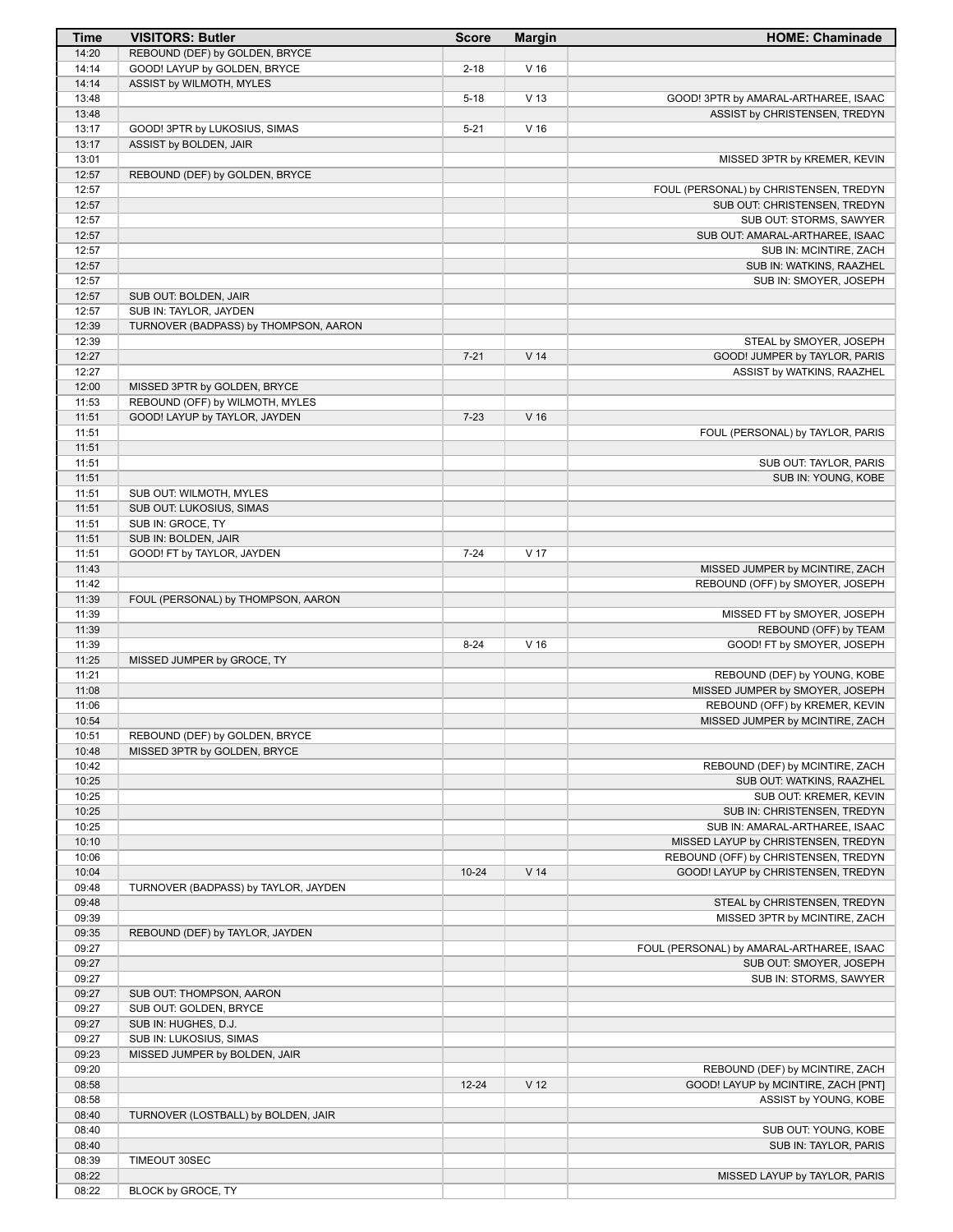| <b>Time</b>    | <b>VISITORS: Butler</b>                                        | <b>Score</b>   | <b>Margin</b>                     | <b>HOME: Chaminade</b>                                            |
|----------------|----------------------------------------------------------------|----------------|-----------------------------------|-------------------------------------------------------------------|
| 08:22          |                                                                |                |                                   | REBOUND (OFF) by TEAM                                             |
| 08:18          |                                                                | 14-24          | $V$ 10                            | GOOD! JUMPER by AMARAL-ARTHAREE, ISAAC                            |
| 07:56          | TURNOVER (BADPASS) by LUKOSIUS, SIMAS                          |                |                                   |                                                                   |
| 07:56<br>07:52 |                                                                |                | V8                                | STEAL by STORMS, SAWYER<br>GOOD! DUNK by CHRISTENSEN, TREDYN [FB] |
| 07:52          |                                                                | $16 - 24$      |                                   | ASSIST by STORMS, SAWYER                                          |
| 07:28          | GOOD! LAYUP by GROCE, TY                                       | 16-26          | $V$ 10                            |                                                                   |
| 07:04          |                                                                |                |                                   | MISSED JUMPER by STORMS, SAWYER                                   |
| 07:04          | BLOCK by BOLDEN, JAIR                                          |                |                                   |                                                                   |
| 07:00          | REBOUND (DEF) by GROCE, TY                                     |                |                                   |                                                                   |
| 06:57          |                                                                |                |                                   |                                                                   |
| 06:57          |                                                                |                |                                   | SUB OUT: STORMS, SAWYER                                           |
| 06:57          |                                                                |                |                                   | SUB OUT: MCINTIRE, ZACH                                           |
| 06:57<br>06:57 |                                                                |                |                                   | SUB IN: KREMER, KEVIN<br>SUB IN: SMOYER, JOSEPH                   |
| 06:57          | SUB OUT: HUGHES, D.J.                                          |                |                                   |                                                                   |
| 06:57          | SUB OUT: GROCE, TY                                             |                |                                   |                                                                   |
| 06:57          | SUB OUT: LUKOSIUS, SIMAS                                       |                |                                   |                                                                   |
| 06:57          | SUB IN: THOMPSON, AARON                                        |                |                                   |                                                                   |
| 06:57          | SUB IN: WILMOTH, MYLES                                         |                |                                   |                                                                   |
| 06:57          | SUB IN: GOLDEN, BRYCE                                          |                |                                   |                                                                   |
| 06:49<br>06:49 | MISSED LAYUP by TAYLOR, JAYDEN                                 |                |                                   | BLOCK by SMOYER, JOSEPH                                           |
| 06:44          |                                                                |                |                                   | REBOUND (DEF) by CHRISTENSEN, TREDYN                              |
| 06:43          | FOUL (PERSONAL) by THOMPSON, AARON                             |                |                                   |                                                                   |
| 06:43          |                                                                |                |                                   | MISSED FT by TAYLOR, PARIS                                        |
| 06:43          |                                                                |                |                                   | REBOUND (OFF) by TEAM                                             |
| 06:43          | SUB OUT: THOMPSON, AARON                                       |                |                                   |                                                                   |
| 06:43          | SUB IN: LUKOSIUS, SIMAS                                        |                |                                   |                                                                   |
| 06:43<br>06:23 |                                                                | 17-26<br>17-29 | V <sub>9</sub><br>V <sub>12</sub> | GOOD! FT by TAYLOR, PARIS [FB]                                    |
| 06:01          | GOOD! 3PTR by BOLDEN, JAIR                                     |                |                                   | MISSED JUMPER by TAYLOR, PARIS                                    |
| 05:58          | REBOUND (DEF) by WILMOTH, MYLES                                |                |                                   |                                                                   |
| 05:33          | MISSED 3PTR by WILMOTH, MYLES                                  |                |                                   |                                                                   |
| 05:29          |                                                                |                |                                   | REBOUND (DEF) by KREMER, KEVIN                                    |
| 05:21          | FOUL (PERSONAL) by TAYLOR, JAYDEN                              |                |                                   |                                                                   |
| 05:21          |                                                                |                |                                   | SUB OUT: CHRISTENSEN, TREDYN                                      |
| 05:21          |                                                                |                |                                   | SUB OUT: AMARAL-ARTHAREE, ISAAC                                   |
| 05:21<br>05:21 |                                                                |                |                                   | SUB IN: MCINTIRE, ZACH<br>SUB IN: WATKINS, RAAZHEL                |
| 05:18          |                                                                |                |                                   | TURNOVER (OUTOFBOUNDS) by WATKINS, RAAZHEL                        |
| 05:03          | GOOD! 3PTR by BOLDEN, JAIR                                     | 17-32          | V <sub>15</sub>                   |                                                                   |
| 05:03          | ASSIST by LUKOSIUS, SIMAS                                      |                |                                   |                                                                   |
| 04:37          | FOUL (PERSONAL) by LUKOSIUS, SIMAS                             |                |                                   |                                                                   |
| 04:22          | GOOD! LAYUP by GOLDEN, BRYCE                                   | 19-32<br>19-34 | V <sub>13</sub>                   | GOOD! LAYUP by TAYLOR, PARIS [PNT]                                |
| 04:05<br>04:05 | ASSIST by LUKOSIUS, SIMAS                                      |                | V <sub>15</sub>                   |                                                                   |
| 03:51          |                                                                | 21-34          | V <sub>13</sub>                   | GOOD! JUMPER by WATKINS, RAAZHEL                                  |
| 03:34          | MISSED 3PTR by BOLDEN, JAIR                                    |                |                                   |                                                                   |
| 03:30          |                                                                |                |                                   | REBOUND (DEF) by MCINTIRE, ZACH                                   |
| 03:20          |                                                                | 24-34          | $V$ 10                            | GOOD! 3PTR by WATKINS, RAAZHEL                                    |
| 02:55          |                                                                |                |                                   | FOUL (PERSONAL) by SMOYER, JOSEPH                                 |
| 02:55<br>02:55 |                                                                |                |                                   | SUB OUT: KREMER, KEVIN                                            |
| 02:55          |                                                                |                |                                   | SUB OUT: SMOYER, JOSEPH                                           |
| 02:55          |                                                                |                |                                   | SUB IN: STORMS, SAWYER                                            |
| 02:55          |                                                                |                |                                   | SUB IN: AMARAL-ARTHAREE, ISAAC                                    |
| 02:55          | SUB OUT: WILMOTH, MYLES                                        |                |                                   |                                                                   |
| 02:55          | SUB OUT: BOLDEN, JAIR                                          |                |                                   |                                                                   |
| 02:55          | SUB IN: GROCE, TY                                              |                |                                   |                                                                   |
| 02:55<br>02:55 | SUB IN: DAVID, CHRISTIAN<br>GOOD! FT by GOLDEN, BRYCE          | 24-35          | $V$ 11                            |                                                                   |
| 02:55          | GOOD! FT by GOLDEN, BRYCE                                      | 24-36          | V <sub>12</sub>                   |                                                                   |
| 02:37          |                                                                |                |                                   | MISSED 3PTR by MCINTIRE, ZACH                                     |
| 02:37          |                                                                |                |                                   | REBOUND (OFF) by AMARAL-ARTHAREE, ISAAC                           |
| 02:37          | BLOCK by DAVID, CHRISTIAN                                      |                |                                   |                                                                   |
| 02:32          |                                                                | 26-36          | $V$ 10                            | GOOD! JUMPER by AMARAL-ARTHAREE, ISAAC                            |
| 02:08<br>02:08 | GOOD! LAYUP by TAYLOR, JAYDEN [PNT]<br>ASSIST by GOLDEN, BRYCE | 26-38          | V <sub>12</sub>                   |                                                                   |
| 01:46          |                                                                |                |                                   | TURNOVER (BADPASS) by MCINTIRE, ZACH                              |
| 01:46          | STEAL by GOLDEN, BRYCE                                         |                |                                   |                                                                   |
| 01:37          | GOOD! LAYUP by GOLDEN, BRYCE [FB]                              | 26-40          | V <sub>14</sub>                   |                                                                   |
| 01:30          |                                                                |                |                                   | TURNOVER (LOSTBALL) by MCINTIRE, ZACH                             |
| 01:30          |                                                                |                |                                   | SUB OUT: TAYLOR, PARIS                                            |
| 01:30<br>01:30 |                                                                |                |                                   | SUB IN: CHRISTENSEN, TREDYN                                       |
|                | SUB OUT: LUKOSIUS, SIMAS                                       |                |                                   |                                                                   |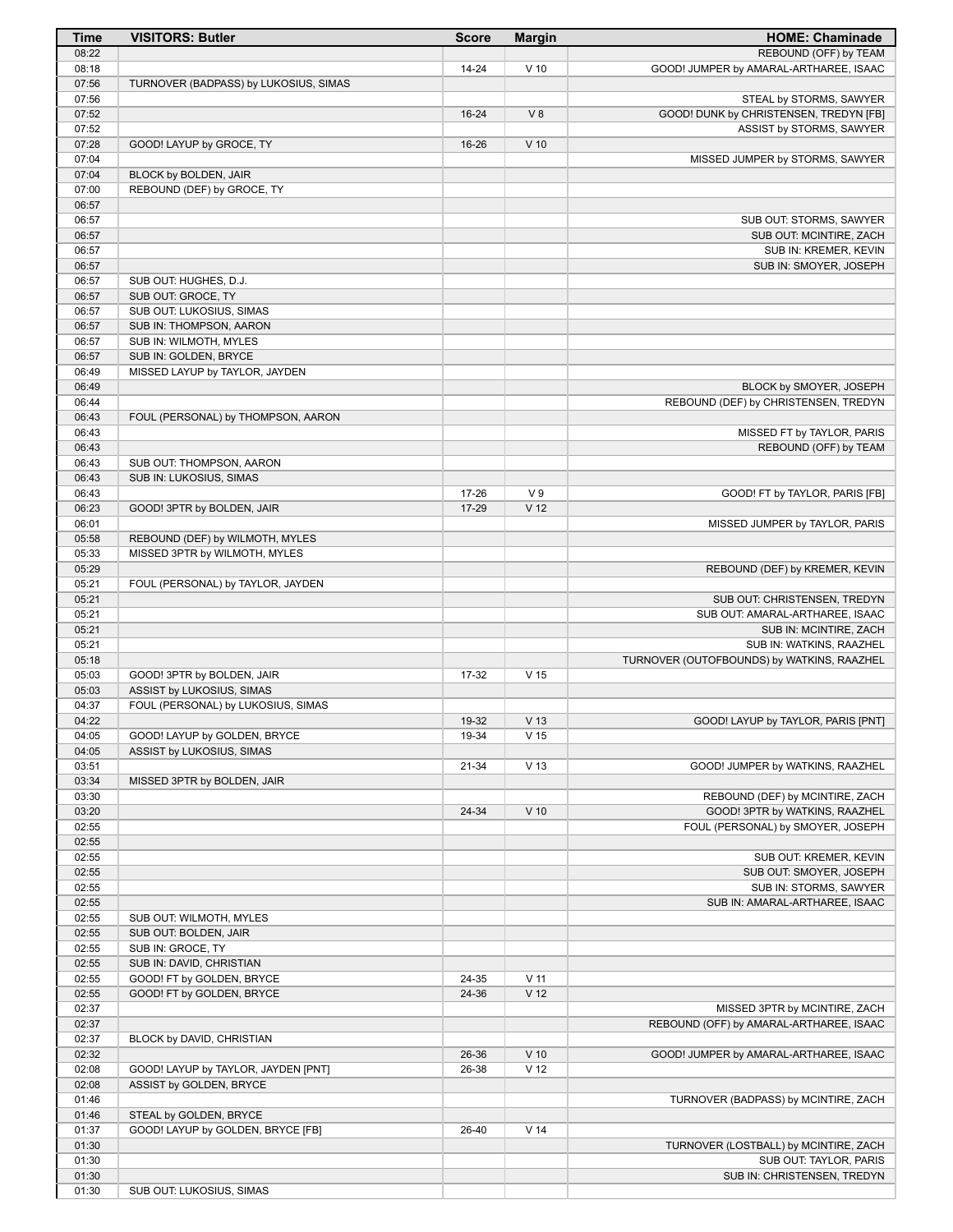| <b>Time</b> | <b>VISITORS: Butler</b>         | <b>Score</b> | <b>Margin</b>   | <b>HOME: Chaminade</b>               |
|-------------|---------------------------------|--------------|-----------------|--------------------------------------|
| 01:30       | SUB IN: BOLDEN, JAIR            |              |                 |                                      |
| 01:27       | TURNOVER (BADPASS) by GROCE, TY |              |                 |                                      |
| 01:27       |                                 |              |                 | STEAL by WATKINS, RAAZHEL            |
| 01:21       |                                 |              |                 | MISSED 3PTR by WATKINS, RAAZHEL      |
| 01:18       |                                 |              |                 | REBOUND (OFF) by CHRISTENSEN, TREDYN |
| 01:17       |                                 | 28-40        | V <sub>12</sub> | GOOD! LAYUP by CHRISTENSEN, TREDYN   |
| 00:48       | MISSED 3PTR by BOLDEN, JAIR     |              |                 |                                      |
| 00:44       | REBOUND (OFF) by GOLDEN, BRYCE  |              |                 |                                      |
| 00:43       | GOOD! LAYUP by GOLDEN, BRYCE    | 28-42        | V <sub>14</sub> |                                      |
| 00:31       | FOUL (PERSONAL) by GROCE, TY    |              |                 |                                      |
| 00:31       | SUB OUT: DAVID, CHRISTIAN       |              |                 |                                      |
| 00:31       | SUB IN: THOMPSON, AARON         |              |                 |                                      |
| 00:31       |                                 | 29-42        | V <sub>13</sub> | GOOD! FT by STORMS, SAWYER           |
| 00:31       |                                 |              |                 | MISSED FT by STORMS, SAWYER          |
| 00:30       | REBOUND (DEF) by GOLDEN, BRYCE  |              |                 |                                      |
| 00:05       | GOOD! 3PTR by GROCE, TY         | 29-45        | V <sub>16</sub> |                                      |
| 00:05       | ASSIST by BOLDEN, JAIR          |              |                 |                                      |

# **Butler 45, Chaminade 29**

| <b>Points (This Period)</b> | <b>BUT</b>     | <b>CHA</b>     |
|-----------------------------|----------------|----------------|
| In the Paint                | 24             | 12             |
| Off Turns                   | 13             |                |
| 2nd Chance                  | 5              |                |
| <b>Fast Break</b>           |                |                |
| Bench                       |                |                |
| Per Poss                    | 1.364<br>20/33 | 0.935<br>14/31 |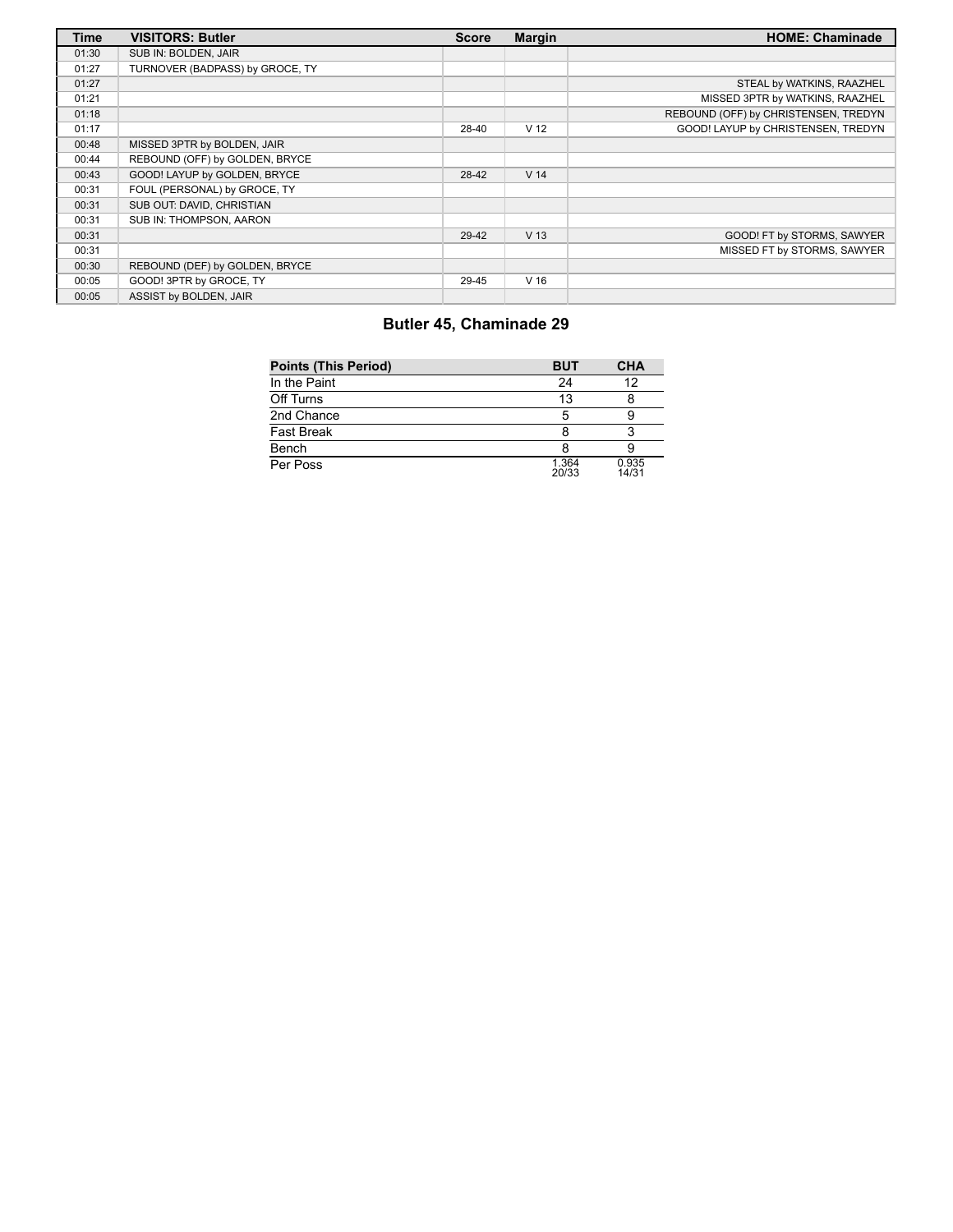### **Official Box Score Butler vs Chaminade Second Half Statistics Only November 24, 2021 at Michelob Ultra Arena - Las Vegas**



### **Butler 39**

| No. | Player                | S  | <b>Pts</b>   | <b>FG</b> | 3FG     | <b>FT</b> | <b>OR</b> | <b>DR</b> | <b>TR</b>            | PF | A        | TO | <b>Blk</b> | Stl          | <b>Min</b> | $+/-$          |
|-----|-----------------------|----|--------------|-----------|---------|-----------|-----------|-----------|----------------------|----|----------|----|------------|--------------|------------|----------------|
| 02  | THOMPSON, AARON       | G  | 0            | $0 - 1$   | $0 - 0$ | $0-0$     | 0         | 2         | 2                    |    | 0        |    |            | 0            | 8          | -1             |
| 04  | <b>GROCE, TY</b>      | F  |              | $3 - 3$   | $1 - 1$ | $0 - 0$   | $\Omega$  | 2         | 2                    | 2  | 0        |    |            | $\mathbf{0}$ | 8          | 12             |
| 13  | TAYLOR, JAYDEN        | G  | 11           | $2 - 3$   | $0 - 1$ | 7-8       | 0         | 3         | 3                    | 2  | 2        |    |            |              | 18         | 15             |
| 33  | <b>GOLDEN, BRYCE</b>  | F  | 6            | $2 - 2$   | $0 - 0$ | $2 - 2$   | 0         | 2         | $\overline{2}$       | 2  |          | 3  |            | 0            | 13         | 13             |
| 52  | <b>BOLDEN, JAIR</b>   | G  | 6            | $2 - 4$   | $1 - 2$ | $1 - 2$   | 0         | 3         | 3                    | 1  | 3        | 0  | $\Omega$   | 3            | 15         | 17             |
| 00  | HUGHES, D.J.          | F. | 4            | $1 - 1$   | $0 - 0$ | $2 - 2$   |           | 1         | $\overline{2}$       |    |          | 0  |            | 0            |            | $\overline{4}$ |
| 05  | <b>WILMOTH, MYLES</b> | F  | 0            | $0 - 1$   | $0 - 1$ | $0 - 0$   | 0         | 1         |                      | 0  | $\Omega$ |    | 0          | $\Omega$     | 8          | 4              |
| 25  | DAVID, CHRISTIAN      | F. | $\mathbf{0}$ | $0 - 0$   | $0 - 0$ | $0 - 0$   | 0         | $\Omega$  | $\mathbf{0}$         | 0  | 0        | 0  | $\Omega$   | $\mathbf{0}$ | 3          | 1              |
| 30  | PARKER, MIKE          | F  | 2            | $0 - 1$   | $0 - 0$ | $2 - 2$   | 0         | 1         |                      | 0  | 0        | 0  | 0          | $\Omega$     | 2          | 5              |
| 35  | MULLOY, JOHN-MICHAEL  | F  | 0            | $0 - 0$   | $0 - 0$ | $0 - 0$   | 0         | 0         | $\mathbf{0}$         | 0  | 0        | 0  | 0          | 0            | 3          | 6              |
| 41  | LUKOSIUS, SIMAS       | F  | 3            | $1 - 2$   | $1 - 1$ | $0 - 0$   | 0         | 1         | $\blacktriangleleft$ | 0  | 2        | 0  |            | 0            | 14         | 9              |
|     | TEAM                  |    |              |           |         |           | 0         | 1         |                      | 0  |          |    |            |              |            |                |
|     | <b>TOTALS</b>         |    |              | 39 11-18  | $3 - 6$ | $14 - 16$ |           | 17        | 18                   | 9  | 9        | 8  | 6          | 4            | 100        |                |
|     |                       |    |              |           |         |           |           |           |                      |    |          |    |            |              |            |                |
|     | Shooting By Period    |    |              |           |         |           |           |           |                      |    |          |    |            |              |            |                |

| <b>Shooting By Period</b><br>Period | FG        | FG%   | 3FG      | 3FG%  |         | FT%   | Deadball Rebounds: 1,0<br>Last FG Half: BUT - |
|-------------------------------------|-----------|-------|----------|-------|---------|-------|-----------------------------------------------|
| 2nd Half                            | $11 - 18$ | 61%   | $3-6$    | 50%   | 14-16   | 88%   |                                               |
| Game                                | 29-46     | 63.0% | $9 - 18$ | 50.0% | $17-19$ | 89.5% |                                               |

## **Chaminade 22**

| No. | Player                     | S | <b>Pts</b>     | FG       | 3FG     | <b>FT</b> | <b>OR</b>      | <b>DR</b> | TR             | PF            | A        | TO | <b>B</b> lk  | Stl          | Min | $+/-$ |
|-----|----------------------------|---|----------------|----------|---------|-----------|----------------|-----------|----------------|---------------|----------|----|--------------|--------------|-----|-------|
| 11  | MCINTIRE, ZACH             | F | 2              | $1 - 2$  | $0-0$   | $0 - 0$   | 3              | 2         | 5              |               | 0        |    | 0            | 0            | 12  | -19   |
| 20  | <b>WATKINS, RAAZHEL</b>    | G | $\mathcal{P}$  | $1 - 5$  | $0 - 2$ | $0 - 0$   | $\overline{2}$ | 1         | 3              | 0             | 0        |    | $\mathbf{0}$ | $\mathbf{0}$ | 10  | $-15$ |
| 25  | TAYLOR, PARIS              | F | 0              | $0 - 5$  | $0 - 0$ | $0 - 0$   | 0              | 2         | 2              | 2             | 0        | 0  | 0            |              | 9   | -10   |
| 31  | SMOYER, JOSEPH             | С | 0              | $0 - 1$  | $0 - 0$ | $0 - 0$   | 1              | 1         | $\overline{2}$ | 0             | 0        | 0  | 0            | 0            | 7   | -8    |
| 55  | AMARAL-ARTHAREE, ISAAC     | G | 3              | $1 - 5$  | 1-2     | $0 - 0$   | 0              | 0         | 0              |               | 0        | 2  | 0            | 0            | 14  | $-3$  |
| 02  | <b>CHRISTENSEN, TREDYN</b> | G | $\overline{2}$ | $1 - 5$  | $0 - 0$ | $0 - 0$   | $\mathbf{1}$   | $\Omega$  | $\mathbf 1$    |               | 0        |    |              |              | 13  | -8    |
| 03  | STORMS, SAWYER             | F | 0              | $0 - 4$  | $0 - 0$ | $0 - 1$   | 2              | 0         | 2              | 2             | 2        |    | 0            | 0            | 11  | $-7$  |
| 05  | <b>CAHILL, MICHAEL</b>     | G | $\Omega$       | $0 - 1$  | $0 - 0$ | $0 - 0$   | $\mathbf{1}$   | 0         | $\mathbf{1}$   | $\Omega$      | 0        | 0  | 0            | $\Omega$     | 1   | $-2$  |
| 21  | <b>RENANE, PATRICK</b>     | F | 0              | $0 - 1$  | $0 - 0$ | $0 - 0$   | 0              | $\Omega$  | $\Omega$       | 0             | 0        | 0  | 0            | 0            | 1   | $-2$  |
| 22  | <b>KREMER, KEVIN</b>       | G | 12             | $4 - 7$  | $1 - 2$ | $3 - 4$   | $\mathbf 1$    |           | $\overline{2}$ | $\mathcal{P}$ | $\Omega$ | 0  | 0            |              | 14  | $-5$  |
| 24  | YOUNG, KOBE                | F |                | $0 - 0$  | $0 - 0$ | $1 - 3$   | 0              | $\Omega$  | $\Omega$       | 2             | 0        | 0  | 0            | $\Omega$     | 9   | -6    |
|     | <b>TEAM</b>                |   |                |          |         |           | 2              | 0         | 2              | 0             |          |    |              |              |     |       |
|     | <b>TOTALS</b>              |   | 22             | $8 - 36$ | 2-6     | $4 - 8$   | 13             | 7         | 20             | 11            | 2        |    |              | 3            | 100 |       |
|     |                            |   |                |          |         |           |                |           |                |               |          |    |              |              |     |       |

| <b>Shooting By Period</b> |           |       |       |       |          |       |
|---------------------------|-----------|-------|-------|-------|----------|-------|
| Period                    | FG        | FG%   | 3FG   | 3FG%  |          | FT%   |
| 2nd Half                  | 8-36      | 22%   | $2-6$ | 33%   | 4-8      | 50%   |
| Game                      | $20 - 66$ | 30.3% | 4-16  | 25.0% | $7 - 16$ | 43.8% |

*Deadball Rebounds:* 5,0 *Last FG Half:* CHA -

| Game Notes:                                 | <b>Score</b> | 1st | 2 <sub>nd</sub> | <b>TOT</b> | <b>Points (This Period)</b> |               | <b>BUT CHA</b> |
|---------------------------------------------|--------------|-----|-----------------|------------|-----------------------------|---------------|----------------|
| Officials: Don Daily, AJ Desai, Deldre Carr | <b>BUT</b>   | 45  | 39              | 84         | In the Paint                |               |                |
| Start Time: 09:05 PM ET                     | <b>CHA</b>   | 29  | 22              | 51         | Off Turns                   |               | 12             |
| End Time: 11:02 PM ET                       |              |     |                 |            | 2nd Chance                  |               |                |
| Game Duration: 1:57<br>Neutral Court:       |              |     |                 |            | <b>Fast Break</b>           |               |                |
|                                             |              |     |                 |            | Bench                       |               | 15             |
|                                             |              |     |                 |            | Per Poss                    | .258<br>18/31 | 0.667<br>10/33 |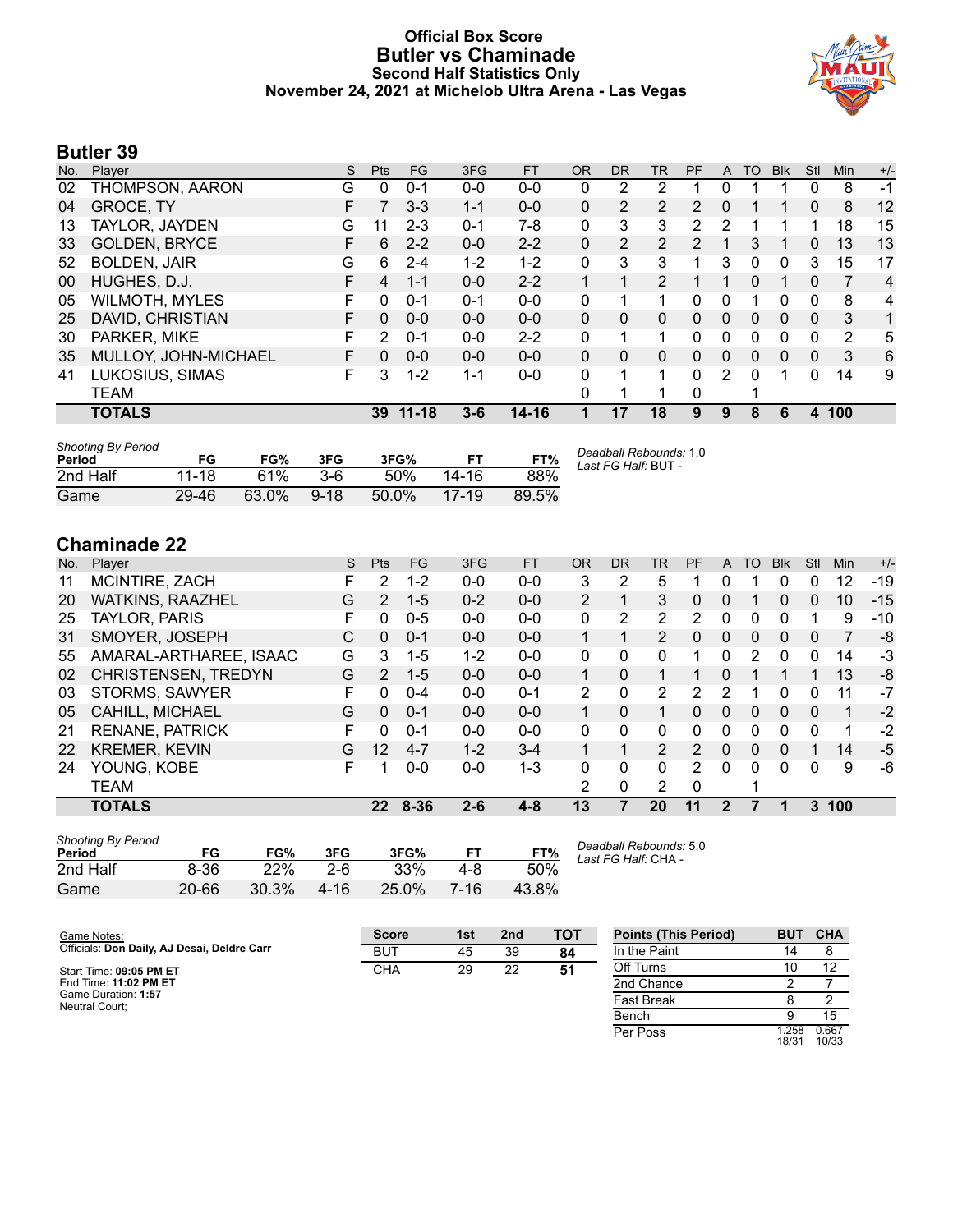#### **Official Play-By-Play Butler vs Chaminade Second Half November 24, 2021 at Michelob Ultra Arena - Las Vegas**



### **Period 2**

<mark>Starters:</mark><br>Butler: 2 THOMPSON,AARON (G); 4 GROCE,TY (F); 13 TAYLOR,JAYDEN (G); 33 GOLDEN,BRYCE (F); 52 BOLDEN,JAIR (G);<br>**Chaminade**: 11 MCINTIRE,ZACH (F); 20 WATKINS,RAAZHEL (G); 25 TAYLOR,PARIS (F); 31 SMOYER,JOSEPH (C);

| Time           | <b>VISITORS: Butler</b>               | <b>Score</b> | <b>Margin</b>   | <b>HOME: Chaminade</b>                                            |
|----------------|---------------------------------------|--------------|-----------------|-------------------------------------------------------------------|
| 20:00          |                                       |              |                 | SUB OUT: CHRISTENSEN, TREDYN                                      |
| 20:00          |                                       |              |                 | SUB OUT: STORMS, SAWYER                                           |
| 20:00          |                                       |              |                 | SUB IN: TAYLOR, PARIS                                             |
| 20:00          |                                       |              |                 | SUB IN: SMOYER, JOSEPH                                            |
| 19:30          |                                       |              |                 | MISSED JUMPER by SMOYER, JOSEPH                                   |
| 19:30          | BLOCK by GROCE, TY                    |              |                 |                                                                   |
| 19:30          |                                       |              |                 | REBOUND (OFF) by TEAM                                             |
| 19:30          |                                       |              |                 | TURNOVER (SHOTCLOCK) by TEAM                                      |
| 19:12          | FOUL (OFF) by GOLDEN, BRYCE           |              |                 |                                                                   |
| 19:12<br>19:00 | TURNOVER (OFFENSIVE) by GOLDEN, BRYCE |              |                 |                                                                   |
| 18:57          |                                       |              |                 | MISSED JUMPER by TAYLOR, PARIS<br>REBOUND (OFF) by MCINTIRE, ZACH |
| 18:52          |                                       |              |                 | FOUL (OFF) by AMARAL-ARTHAREE, ISAAC                              |
| 18:52          |                                       |              |                 | TURNOVER (OFFENSIVE) by AMARAL-ARTHAREE, ISAAC                    |
| 18:31          | GOOD! LAYUP by GOLDEN, BRYCE          | 29-47        | V <sub>18</sub> |                                                                   |
| 18:31          | ASSIST by BOLDEN, JAIR                |              |                 |                                                                   |
| 18:07          | FOUL (PERSONAL) by TAYLOR, JAYDEN     |              |                 |                                                                   |
| 18:00          |                                       |              |                 | MISSED LAYUP by AMARAL-ARTHAREE, ISAAC                            |
| 18:00          | REBOUND (DEF) by GOLDEN, BRYCE        |              |                 |                                                                   |
| 18:00          | BLOCK by THOMPSON, AARON              |              |                 |                                                                   |
| 17:55          |                                       |              |                 | FOUL (PERSONAL) by MCINTIRE, ZACH                                 |
| 17:55          | GOOD! FT by TAYLOR, JAYDEN [FB]       | 29-48        | V 19            |                                                                   |
| 17:55          |                                       |              |                 | SUB OUT: AMARAL-ARTHAREE, ISAAC                                   |
| 17:55          |                                       |              |                 | SUB IN: CHRISTENSEN, TREDYN                                       |
| 17:55          | GOOD! FT by TAYLOR, JAYDEN [FB]       | 29-49        | V <sub>20</sub> |                                                                   |
| 17:28          |                                       |              |                 | MISSED 3PTR by WATKINS, RAAZHEL                                   |
| 17:22          |                                       |              |                 | REBOUND (OFF) by WATKINS, RAAZHEL                                 |
| 17:21<br>17:21 | BLOCK by GOLDEN, BRYCE                |              |                 | MISSED LAYUP by WATKINS, RAAZHEL                                  |
| 17:19          |                                       |              |                 | REBOUND (OFF) by MCINTIRE, ZACH                                   |
| 17:19          | FOUL (PERSONAL) by TAYLOR, JAYDEN     |              |                 |                                                                   |
| 17:06          |                                       |              |                 | MISSED JUMPER by TAYLOR, PARIS                                    |
| 17:02          |                                       |              |                 | REBOUND (OFF) by SMOYER, JOSEPH                                   |
| 17:01          | FOUL (PERSONAL) by THOMPSON, AARON    |              |                 |                                                                   |
| 17:01          | SUB OUT: TAYLOR, JAYDEN               |              |                 |                                                                   |
| 17:01          | SUB IN: LUKOSIUS, SIMAS               |              |                 |                                                                   |
| 16:54          |                                       |              |                 | TURNOVER (BADPASS) by MCINTIRE, ZACH                              |
| 16:54          | STEAL by BOLDEN, JAIR                 |              |                 |                                                                   |
| 16:49          | GOOD! DUNK by GROCE, TY [FB]          | 29-51        | V <sub>22</sub> |                                                                   |
| 16:49          | ASSIST by BOLDEN, JAIR                |              |                 |                                                                   |
| 16:30          |                                       |              |                 | MISSED 3PTR by WATKINS, RAAZHEL                                   |
| 16:26          | REBOUND (DEF) by GROCE, TY            |              |                 |                                                                   |
| 16:21<br>16:17 | MISSED JUMPER by LUKOSIUS, SIMAS      |              |                 | REBOUND (DEF) by WATKINS, RAAZHEL                                 |
| 16:11          |                                       |              |                 | TURNOVER (BADPASS) by WATKINS, RAAZHEL                            |
| 16:11          | STEAL by BOLDEN, JAIR                 |              |                 |                                                                   |
| 16:06          | MISSED LAYUP by BOLDEN, JAIR          |              |                 |                                                                   |
| 16:06          |                                       |              |                 | BLOCK by CHRISTENSEN, TREDYN                                      |
| 16:02          |                                       |              |                 | REBOUND (DEF) by MCINTIRE, ZACH                                   |
| 15:53          |                                       |              |                 | MISSED JUMPER by TAYLOR, PARIS                                    |
| 15:49          | REBOUND (DEF) by THOMPSON, AARON      |              |                 |                                                                   |
| 15:30          | TURNOVER (BADPASS) by GROCE, TY       |              |                 |                                                                   |
| 15:30          |                                       |              |                 | STEAL by CHRISTENSEN, TREDYN                                      |
| 15:23          |                                       |              |                 |                                                                   |
| 15:23          |                                       |              |                 | SUB OUT: MCINTIRE, ZACH                                           |
| 15:23          |                                       |              |                 | SUB OUT: WATKINS, RAAZHEL                                         |
| 15:23          |                                       |              |                 | SUB OUT: TAYLOR, PARIS                                            |
| 15:23<br>15:23 |                                       |              |                 | SUB OUT: SMOYER, JOSEPH<br>SUB IN: STORMS, SAWYER                 |
| 15:23          |                                       |              |                 | SUB IN: KREMER, KEVIN                                             |
| 15:23          |                                       |              |                 | SUB IN: YOUNG, KOBE                                               |
| 15:23          |                                       |              |                 | SUB IN: AMARAL-ARTHAREE, ISAAC                                    |
| 15:23          | SUB OUT: GROCE, TY                    |              |                 |                                                                   |
| 15:23          | SUB OUT: GOLDEN, BRYCE                |              |                 |                                                                   |
| 15:23          | SUB OUT: BOLDEN, JAIR                 |              |                 |                                                                   |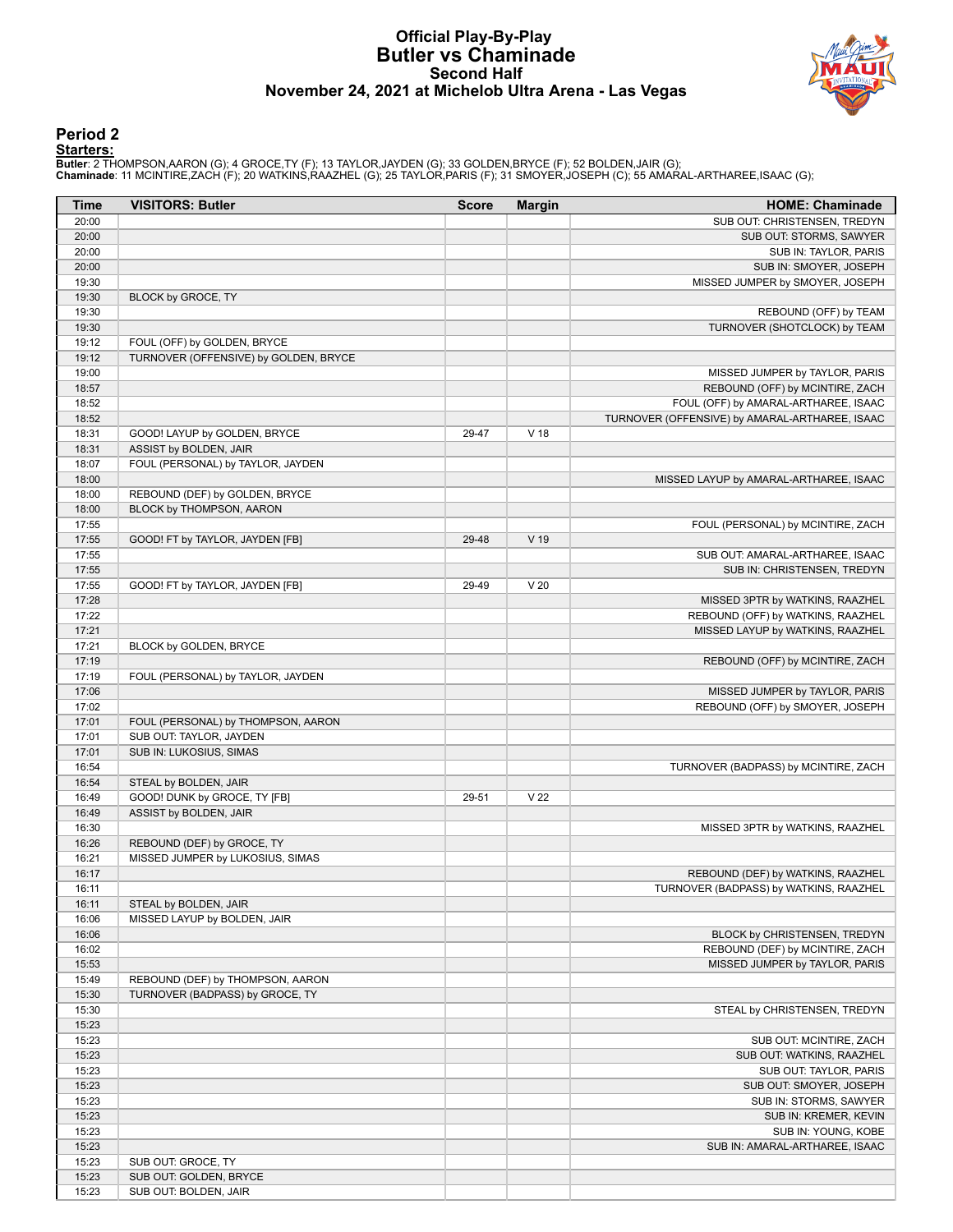| Time           | <b>VISITORS: Butler</b>                                      | <b>Score</b> | <b>Margin</b>   | <b>HOME: Chaminade</b>                 |
|----------------|--------------------------------------------------------------|--------------|-----------------|----------------------------------------|
| 15:23          | SUB IN: HUGHES, D.J.                                         |              |                 |                                        |
| 15:23          | SUB IN: WILMOTH, MYLES                                       |              |                 |                                        |
| 15:23<br>15:10 | SUB IN: TAYLOR, JAYDEN                                       | $31 - 51$    | V <sub>20</sub> | GOOD! JUMPER by KREMER, KEVIN [PNT]    |
| 14:49          |                                                              |              |                 | FOUL (PERSONAL) by STORMS, SAWYER      |
| 14:49          | TIMEOUT 30SEC                                                |              |                 |                                        |
| 14:49          |                                                              |              |                 |                                        |
| 14:47          |                                                              |              |                 | FOUL (PERSONAL) by KREMER, KEVIN       |
| 14:47          | GOOD! FT by HUGHES, D.J.                                     | $31 - 52$    | V <sub>21</sub> |                                        |
| 14:47          | GOOD! FT by HUGHES, D.J.                                     | $31 - 53$    | V <sub>22</sub> |                                        |
| 14:39          |                                                              | 34-53        | $V$ 19          | GOOD! 3PTR by AMARAL-ARTHAREE, ISAAC   |
| 14:39<br>14:14 | TURNOVER (BADPASS) by THOMPSON, AARON                        |              |                 | ASSIST by STORMS, SAWYER               |
| 13:51          |                                                              | 37-53        | V <sub>16</sub> | GOOD! 3PTR by KREMER, KEVIN            |
| 13:20          | MISSED LAYUP by THOMPSON, AARON                              |              |                 |                                        |
| 13:15          | REBOUND (OFF) by HUGHES, D.J.                                |              |                 |                                        |
| 13:15          | GOOD! LAYUP by HUGHES, D.J.                                  | 37-55        | V <sub>18</sub> |                                        |
| 13:07          |                                                              |              |                 | MISSED LAYUP by CHRISTENSEN, TREDYN    |
| 13:07          | BLOCK by LUKOSIUS, SIMAS                                     |              |                 |                                        |
| 13:03          |                                                              | 39-55        | V <sub>16</sub> | GOOD! JUMPER by KREMER, KEVIN          |
| 13:02<br>13:01 | TURNOVER (OUTOFBOUNDS) by WILMOTH, MYLES                     |              |                 | REBOUND (OFF) by KREMER, KEVIN         |
| 13:00          | SUB OUT: WILMOTH, MYLES                                      |              |                 |                                        |
| 13:00          | SUB OUT: LUKOSIUS, SIMAS                                     |              |                 |                                        |
| 13:00          | SUB IN: GROCE, TY                                            |              |                 |                                        |
| 13:00          | SUB IN: BOLDEN, JAIR                                         |              |                 |                                        |
| 12:56          | FOUL (PERSONAL) by GROCE, TY                                 |              |                 |                                        |
| 12:56          |                                                              | 40-55        | V <sub>15</sub> | GOOD! FT by KREMER, KEVIN              |
| 12:56<br>12:53 | TURNOVER (LOSTBALL) by TAYLOR, JAYDEN                        | 41-55        | V <sub>14</sub> | GOOD! FT by KREMER, KEVIN              |
| 12:53          |                                                              |              |                 | STEAL by KREMER, KEVIN                 |
| 12:48          |                                                              | 43-55        | V <sub>12</sub> | GOOD! LAYUP by KREMER, KEVIN [FB]      |
| 12:47          | TIMEOUT 30SEC                                                |              |                 |                                        |
| 12:18          | GOOD! 3PTR by GROCE, TY                                      | 43-58        | V <sub>15</sub> |                                        |
| 12:18          | ASSIST by TAYLOR, JAYDEN                                     |              |                 |                                        |
| 11:56          |                                                              |              |                 | MISSED JUMPER by CHRISTENSEN, TREDYN   |
| 11:53<br>11:53 |                                                              |              |                 | REBOUND (OFF) by TEAM                  |
| 11:53          | SUB OUT: HUGHES, D.J.                                        |              |                 |                                        |
| 11:53          | SUB IN: GOLDEN, BRYCE                                        |              |                 |                                        |
| 11:48          |                                                              |              |                 | MISSED JUMPER by STORMS, SAWYER        |
| 11:48          | REBOUND (DEF) by THOMPSON, AARON                             |              |                 |                                        |
| 11:48          |                                                              |              |                 | FOUL (PERSONAL) by CHRISTENSEN, TREDYN |
| 11:46          |                                                              |              |                 | FOUL (PERSONAL) by YOUNG, KOBE         |
| 11:46<br>11:46 | SUB OUT: THOMPSON, AARON<br>SUB IN: LUKOSIUS, SIMAS          |              |                 |                                        |
| 11:46          | MISSED FT by BOLDEN, JAIR                                    |              |                 |                                        |
| 11:46          | REBOUND (OFF) by TEAM                                        |              |                 |                                        |
| 11:46          | GOOD! FT by BOLDEN, JAIR                                     | 43-59        | V <sub>16</sub> |                                        |
| 11:26          | GOOD! DUNK by GROCE, TY                                      | 43-61        | V <sub>18</sub> |                                        |
| 11:26          | ASSIST by GOLDEN, BRYCE                                      |              |                 |                                        |
| 11:13          |                                                              | 45-61        | V <sub>16</sub> | GOOD! LAYUP by CHRISTENSEN, TREDYN     |
| 11:13<br>11:00 |                                                              | 45-63        | V <sub>18</sub> | ASSIST by STORMS, SAWYER               |
| 11:00          | GOOD! LAYUP by TAYLOR, JAYDEN [FB]<br>ASSIST by BOLDEN, JAIR |              |                 |                                        |
| 10:38          | FOUL (PERSONAL) by GROCE, TY                                 |              |                 |                                        |
| 10:38          |                                                              |              |                 | MISSED FT by YOUNG, KOBE               |
| 10:38          |                                                              |              |                 | REBOUND (OFF) by TEAM                  |
| 10:38          |                                                              | 46-63        | V 17            | GOOD! FT by YOUNG, KOBE                |
| 10:38          | SUB OUT: GROCE, TY                                           |              |                 |                                        |
| 10:38          | SUB IN: DAVID, CHRISTIAN                                     |              |                 |                                        |
| 10:38<br>10:37 | REBOUND (DEF) by TAYLOR, JAYDEN                              |              |                 | MISSED FT by YOUNG, KOBE               |
| 10:18          | TURNOVER (TRAVEL) by GOLDEN, BRYCE                           |              |                 |                                        |
| 10:18          |                                                              |              |                 | SUB OUT: YOUNG, KOBE                   |
| 10:18          |                                                              |              |                 | SUB IN: SMOYER, JOSEPH                 |
| 10:03          |                                                              |              |                 | MISSED 3PTR by KREMER, KEVIN           |
| 10:00          |                                                              |              |                 | REBOUND (OFF) by STORMS, SAWYER        |
| 09:55          |                                                              |              |                 | MISSED JUMPER by STORMS, SAWYER        |
| 09:54          |                                                              |              |                 | REBOUND (OFF) by CHRISTENSEN, TREDYN   |
| 09:54<br>09:54 | FOUL (PERSONAL) by GOLDEN, BRYCE                             | 47-63        | $V$ 16          | GOOD! FT by KREMER, KEVIN              |
| 09:54          |                                                              |              |                 | MISSED FT by KREMER, KEVIN             |
| 09:53          |                                                              |              |                 | REBOUND (OFF) by STORMS, SAWYER        |
| 09:53          |                                                              |              |                 | MISSED LAYUP by STORMS, SAWYER         |
| 09:50          | REBOUND (DEF) by BOLDEN, JAIR                                |              |                 |                                        |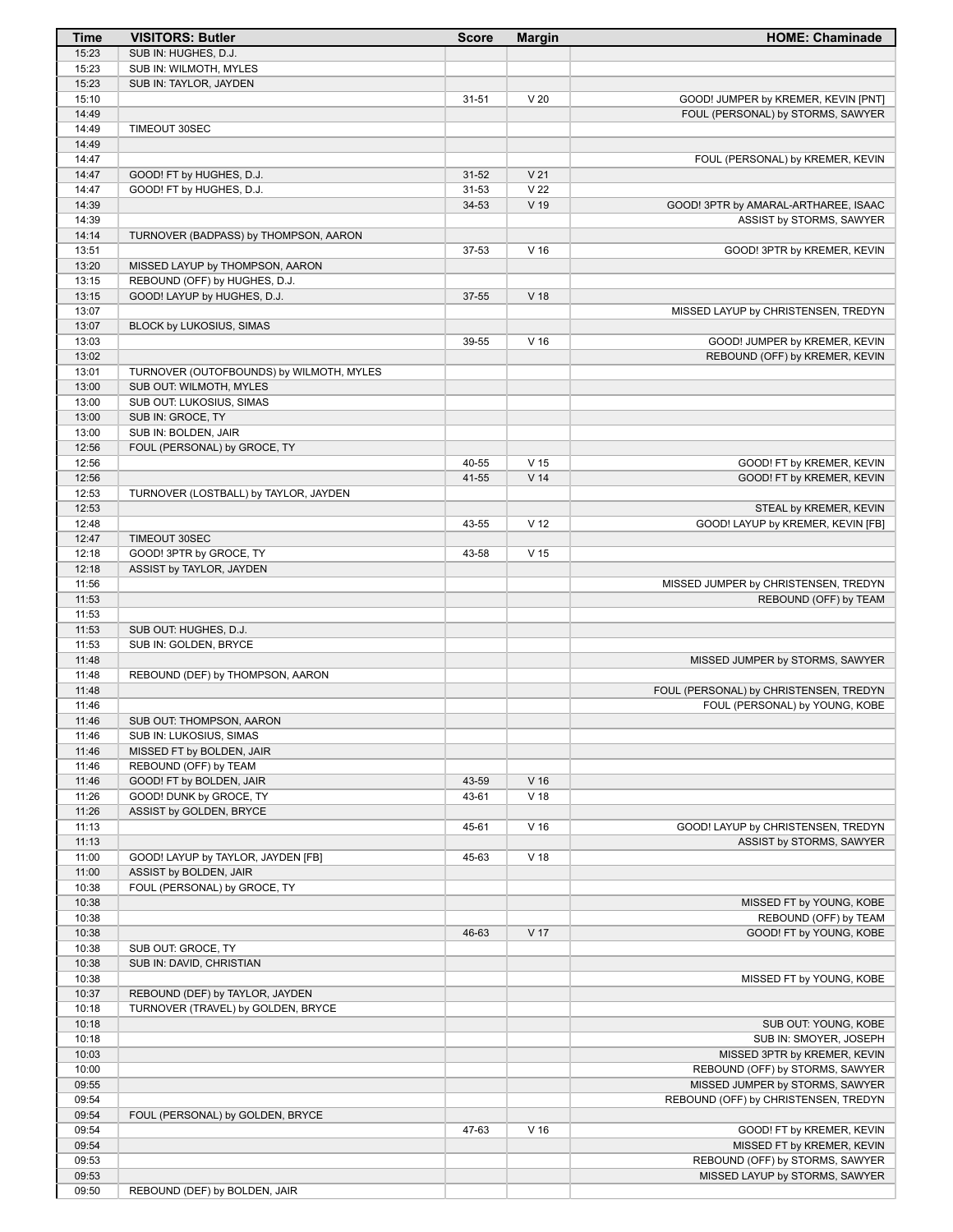| Time           | <b>VISITORS: Butler</b>                                   | <b>Score</b> | <b>Margin</b>   | <b>HOME: Chaminade</b>                                            |
|----------------|-----------------------------------------------------------|--------------|-----------------|-------------------------------------------------------------------|
| 09:34          | GOOD! DUNK by GOLDEN, BRYCE                               | 47-65        | V <sub>18</sub> |                                                                   |
| 09:34          | ASSIST by LUKOSIUS, SIMAS                                 |              |                 |                                                                   |
| 09:09          |                                                           |              |                 | MISSED JUMPER by AMARAL-ARTHAREE, ISAAC                           |
| 09:05          | REBOUND (DEF) by LUKOSIUS, SIMAS                          |              |                 |                                                                   |
| 08:44          | MISSED 3PTR by TAYLOR, JAYDEN                             |              |                 |                                                                   |
| 08:40          |                                                           |              |                 | REBOUND (DEF) by SMOYER, JOSEPH                                   |
| 08:27          |                                                           |              |                 | MISSED LAYUP by STORMS, SAWYER                                    |
| 08:27          | BLOCK by TAYLOR, JAYDEN                                   |              |                 |                                                                   |
| 08:23          | REBOUND (DEF) by TAYLOR, JAYDEN                           |              |                 |                                                                   |
| 08:22          |                                                           |              |                 | FOUL (PERSONAL) by KREMER, KEVIN                                  |
| 08:22          |                                                           |              |                 | SUB OUT: CHRISTENSEN, TREDYN                                      |
| 08:22          |                                                           |              |                 | SUB OUT: STORMS, SAWYER                                           |
| 08:22          |                                                           |              |                 | SUB OUT: KREMER, KEVIN                                            |
| 08:22          |                                                           |              |                 | SUB IN: MCINTIRE, ZACH                                            |
| 08:22          |                                                           |              |                 | SUB IN: WATKINS, RAAZHEL                                          |
| 08:22          |                                                           |              |                 | SUB IN: TAYLOR, PARIS                                             |
| 08:22          | SUB OUT: DAVID, CHRISTIAN                                 |              |                 |                                                                   |
| 08:22          | SUB IN: WILMOTH, MYLES                                    |              | V 19            |                                                                   |
| 08:22          | GOOD! FT by TAYLOR, JAYDEN<br>MISSED FT by TAYLOR, JAYDEN | 47-66        |                 |                                                                   |
| 08:22<br>08:21 |                                                           |              |                 | REBOUND (DEF) by TAYLOR, PARIS                                    |
| 08:09          |                                                           |              |                 | MISSED 3PTR by AMARAL-ARTHAREE, ISAAC                             |
| 08:04          | REBOUND (DEF) by BOLDEN, JAIR                             |              |                 |                                                                   |
| 07:52          | MISSED 3PTR by BOLDEN, JAIR                               |              |                 |                                                                   |
| 07:50          |                                                           |              |                 | REBOUND (DEF) by TAYLOR, PARIS                                    |
| 07:50          |                                                           |              |                 |                                                                   |
| 07:50          |                                                           |              |                 | SUB OUT: SMOYER, JOSEPH                                           |
| 07:50          |                                                           |              |                 | SUB IN: KREMER, KEVIN                                             |
| 07:32          |                                                           |              |                 | MISSED JUMPER by AMARAL-ARTHAREE, ISAAC                           |
| 07:28          | REBOUND (DEF) by GOLDEN, BRYCE                            |              |                 |                                                                   |
| 07:07          |                                                           |              |                 | FOUL (PERSONAL) by TAYLOR, PARIS                                  |
| 07:07          | GOOD! FT by GOLDEN, BRYCE                                 | 47-67        | V <sub>20</sub> |                                                                   |
| 07:07          | GOOD! FT by GOLDEN, BRYCE                                 | 47-68        | V <sub>21</sub> |                                                                   |
| 06:44          |                                                           |              |                 | MISSED JUMPER by WATKINS, RAAZHEL                                 |
| 06:41          | REBOUND (DEF) by BOLDEN, JAIR                             |              |                 |                                                                   |
| 06:29          | TURNOVER (LOSTBALL) by GOLDEN, BRYCE                      |              |                 |                                                                   |
| 06:29          |                                                           |              |                 | STEAL by TAYLOR, PARIS                                            |
| 06:25          |                                                           |              |                 | MISSED LAYUP by TAYLOR, PARIS                                     |
| 06:22          |                                                           |              |                 | REBOUND (OFF) by WATKINS, RAAZHEL                                 |
| 06:20          |                                                           | 49-68        | V 19            | GOOD! JUMPER by WATKINS, RAAZHEL                                  |
| 05:59          | GOOD! 3PTR by BOLDEN, JAIR                                | 49-71        | V <sub>22</sub> |                                                                   |
| 05:59          | ASSIST by LUKOSIUS, SIMAS                                 |              |                 |                                                                   |
| 05:31          |                                                           |              |                 | TURNOVER (BADPASS) by AMARAL-ARTHAREE, ISAAC                      |
| 05:31          | STEAL by TAYLOR, JAYDEN                                   |              |                 |                                                                   |
| 05:27          | GOOD! DUNK by TAYLOR, JAYDEN [FB]                         | 49-73        | V <sub>24</sub> |                                                                   |
| 05:15<br>05:12 |                                                           |              |                 | MISSED JUMPER by TAYLOR, PARIS<br>REBOUND (OFF) by MCINTIRE, ZACH |
| 05:10          |                                                           | 51-73        | V <sub>22</sub> | GOOD! JUMPER by MCINTIRE, ZACH [PNT]                              |
| 04:46          | MISSED 3PTR by WILMOTH, MYLES                             |              |                 |                                                                   |
| 04:42          |                                                           |              |                 | REBOUND (DEF) by KREMER, KEVIN                                    |
| 04:17          |                                                           |              |                 | MISSED JUMPER by KREMER, KEVIN                                    |
| 04:12          | REBOUND (DEF) by WILMOTH, MYLES                           |              |                 |                                                                   |
| 03:50          |                                                           |              |                 | FOUL (PERSONAL) by TAYLOR, PARIS                                  |
| 03:50          |                                                           |              |                 | SUB OUT: KREMER, KEVIN                                            |
| 03:50          |                                                           |              |                 | SUB OUT: TAYLOR, PARIS                                            |
| 03:50          |                                                           |              |                 | SUB OUT: AMARAL-ARTHAREE, ISAAC                                   |
| 03:50          |                                                           |              |                 | SUB IN: CHRISTENSEN, TREDYN                                       |
| 03:50          |                                                           |              |                 | SUB IN: STORMS, SAWYER                                            |
| 03:50          |                                                           |              |                 | SUB IN: YOUNG, KOBE                                               |
| 03:50          | SUB OUT: GOLDEN, BRYCE                                    |              |                 |                                                                   |
| 03:50          | SUB OUT: LUKOSIUS, SIMAS                                  |              |                 |                                                                   |
| 03:50          | SUB IN: HUGHES, D.J.                                      |              |                 |                                                                   |
| 03:50          | SUB IN: GROCE, TY                                         |              |                 |                                                                   |
| 03:50          | GOOD! FT by TAYLOR, JAYDEN                                | 51-74        | V <sub>23</sub> |                                                                   |
| 03:50          | GOOD! FT by TAYLOR, JAYDEN                                | 51-75        | V <sub>24</sub> |                                                                   |
| 03:50          |                                                           |              |                 |                                                                   |
| 03:40          | FOUL (PERSONAL) by BOLDEN, JAIR                           |              |                 |                                                                   |
| 03:40          |                                                           |              |                 | MISSED FT by STORMS, SAWYER                                       |
| 03:40          | REBOUND (DEF) by GROCE, TY                                |              |                 |                                                                   |
| 03:27          | GOOD! JUMPER by BOLDEN, JAIR                              | 51-77        | V <sub>26</sub> |                                                                   |
| 03:27          | ASSIST by TAYLOR, JAYDEN                                  |              |                 |                                                                   |
| 02:58          |                                                           |              |                 | TURNOVER (BADPASS) by CHRISTENSEN, TREDYN                         |
| 02:58<br>02:38 | STEAL by BOLDEN, JAIR                                     |              |                 |                                                                   |
| 02:38          | GOOD! FT by TAYLOR, JAYDEN                                | 51-78        | V <sub>27</sub> | FOUL (PERSONAL) by YOUNG, KOBE                                    |
| 02:38          |                                                           |              |                 | SUB OUT: WATKINS, RAAZHEL                                         |
|                |                                                           |              |                 |                                                                   |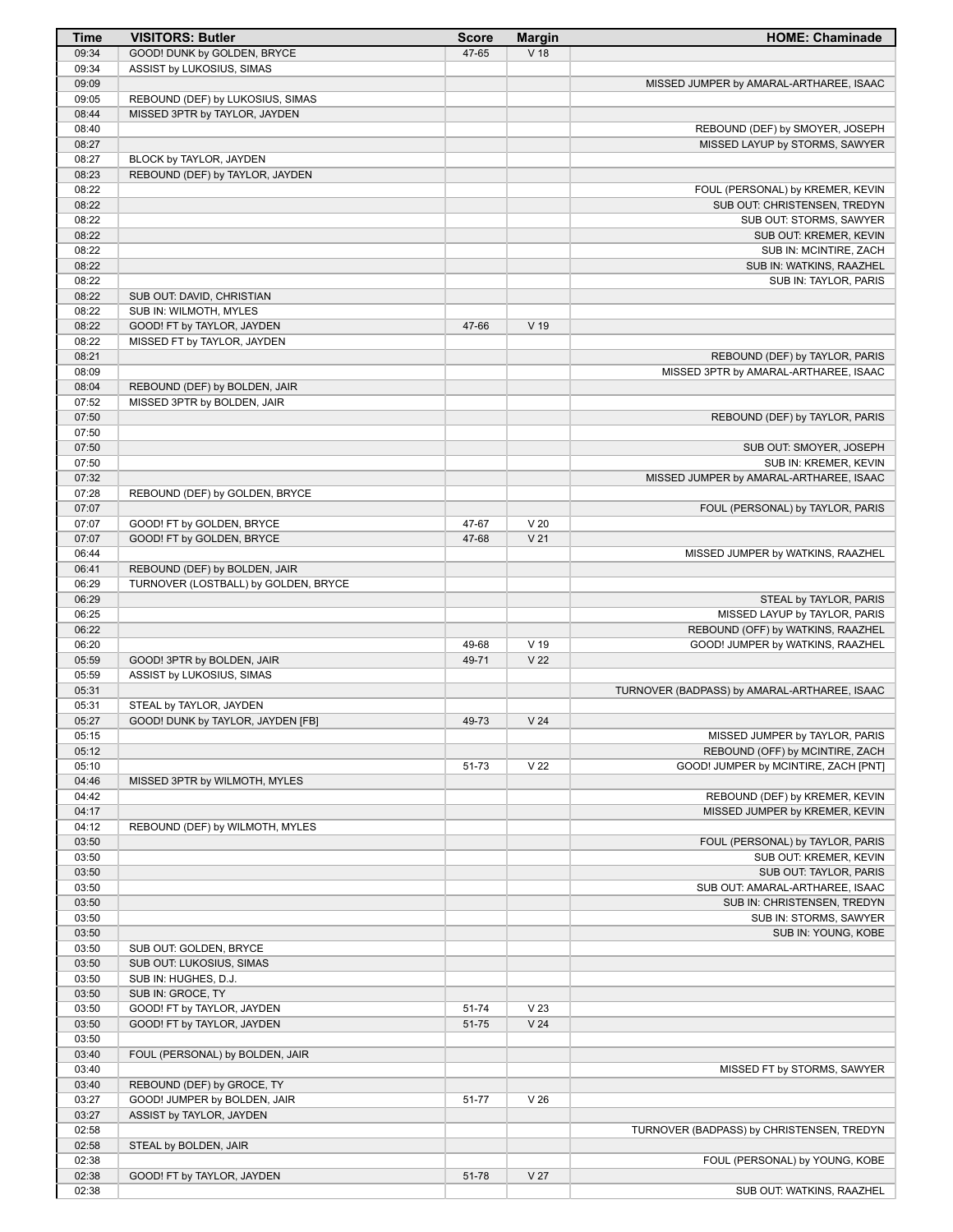| <b>Time</b> | <b>VISITORS: Butler</b>         | <b>Score</b> | <b>Margin</b>   | <b>HOME: Chaminade</b>                 |
|-------------|---------------------------------|--------------|-----------------|----------------------------------------|
| 02:38       |                                 |              |                 | SUB IN: KREMER, KEVIN                  |
| 02:38       | SUB OUT: GROCE, TY              |              |                 |                                        |
| 02:38       | SUB OUT: BOLDEN, JAIR           |              |                 |                                        |
| 02:38       | SUB IN: MULLOY, JOHN-MICHAEL    |              |                 |                                        |
| 02:38       | SUB IN: LUKOSIUS, SIMAS         |              |                 |                                        |
| 02:38       | GOOD! FT by TAYLOR, JAYDEN      | 51-79        | V <sub>28</sub> |                                        |
| 02:25       |                                 |              |                 | MISSED LAYUP by KREMER, KEVIN          |
| 02:25       | BLOCK by HUGHES, D.J.           |              |                 |                                        |
| 02:25       |                                 |              |                 | REBOUND (OFF) by TEAM                  |
| 02:20       |                                 |              |                 | MISSED LAYUP by MCINTIRE, ZACH         |
| 02:17       | REBOUND (DEF) by TEAM           |              |                 |                                        |
| 02:17       | SUB OUT: WILMOTH, MYLES         |              |                 |                                        |
| 02:17       | SUB IN: PARKER, MIKE            |              |                 |                                        |
| 02:09       | GOOD! 3PTR by LUKOSIUS, SIMAS   | $51 - 82$    | V <sub>31</sub> |                                        |
| 02:09       | ASSIST by HUGHES, D.J.          |              |                 |                                        |
| 02:01       |                                 |              |                 | MISSED LAYUP by CHRISTENSEN, TREDYN    |
| 01:58       | REBOUND (DEF) by TAYLOR, JAYDEN |              |                 |                                        |
| 01:34       | MISSED LAYUP by PARKER, MIKE    |              |                 |                                        |
| 01:31       |                                 |              |                 | REBOUND (DEF) by MCINTIRE, ZACH        |
| 01:21       |                                 |              |                 | MISSED LAYUP by CHRISTENSEN, TREDYN    |
| 01:18       | REBOUND (DEF) by PARKER, MIKE   |              |                 |                                        |
| 00:48       | TURNOVER (SHOTCLOCK) by TEAM    |              |                 |                                        |
| 00:48       |                                 |              |                 | SUB OUT: CHRISTENSEN, TREDYN           |
| 00:48       |                                 |              |                 | SUB OUT: MCINTIRE, ZACH                |
| 00:48       |                                 |              |                 | SUB IN: CAHILL, MICHAEL                |
| 00:48       |                                 |              |                 | SUB IN: RENANE, PATRICK                |
| 00:36       |                                 |              |                 | MISSED JUMPER by RENANE, PATRICK       |
| 00:33       |                                 |              |                 | REBOUND (OFF) by CAHILL, MICHAEL       |
| 00:31       |                                 |              |                 | MISSED LAYUP by CAHILL, MICHAEL        |
| 00:28       | FOUL (PERSONAL) by HUGHES, D.J. |              |                 |                                        |
| 00:28       |                                 |              |                 | TURNOVER (OFFENSIVE) by STORMS, SAWYER |
| 00:28       |                                 |              |                 | FOUL (TECH) by STORMS, SAWYER          |
| 00:28       | GOOD! FT by PARKER, MIKE        | 51-83        | V <sub>32</sub> |                                        |
| 00:28       | GOOD! FT by PARKER, MIKE        | 51-84        | V <sub>33</sub> |                                        |
| 00:27       | REBOUND (DEF) by HUGHES, D.J.   |              |                 |                                        |
| 00:27       | SUB OUT: LUKOSIUS, SIMAS        |              |                 |                                        |
| 00:27       | SUB IN: DAVID, CHRISTIAN        |              |                 |                                        |

# **Butler 84, Chaminade 51**

| <b>Points (This Period)</b> | <b>BUT</b>     | <b>CHA</b>     |
|-----------------------------|----------------|----------------|
| In the Paint                | 14             |                |
| Off Turns                   | 10             | 12             |
| 2nd Chance                  |                |                |
| <b>Fast Break</b>           |                |                |
| Bench                       | a              | 15             |
| Per Poss                    | 1.258<br>18/31 | 0.667<br>10/33 |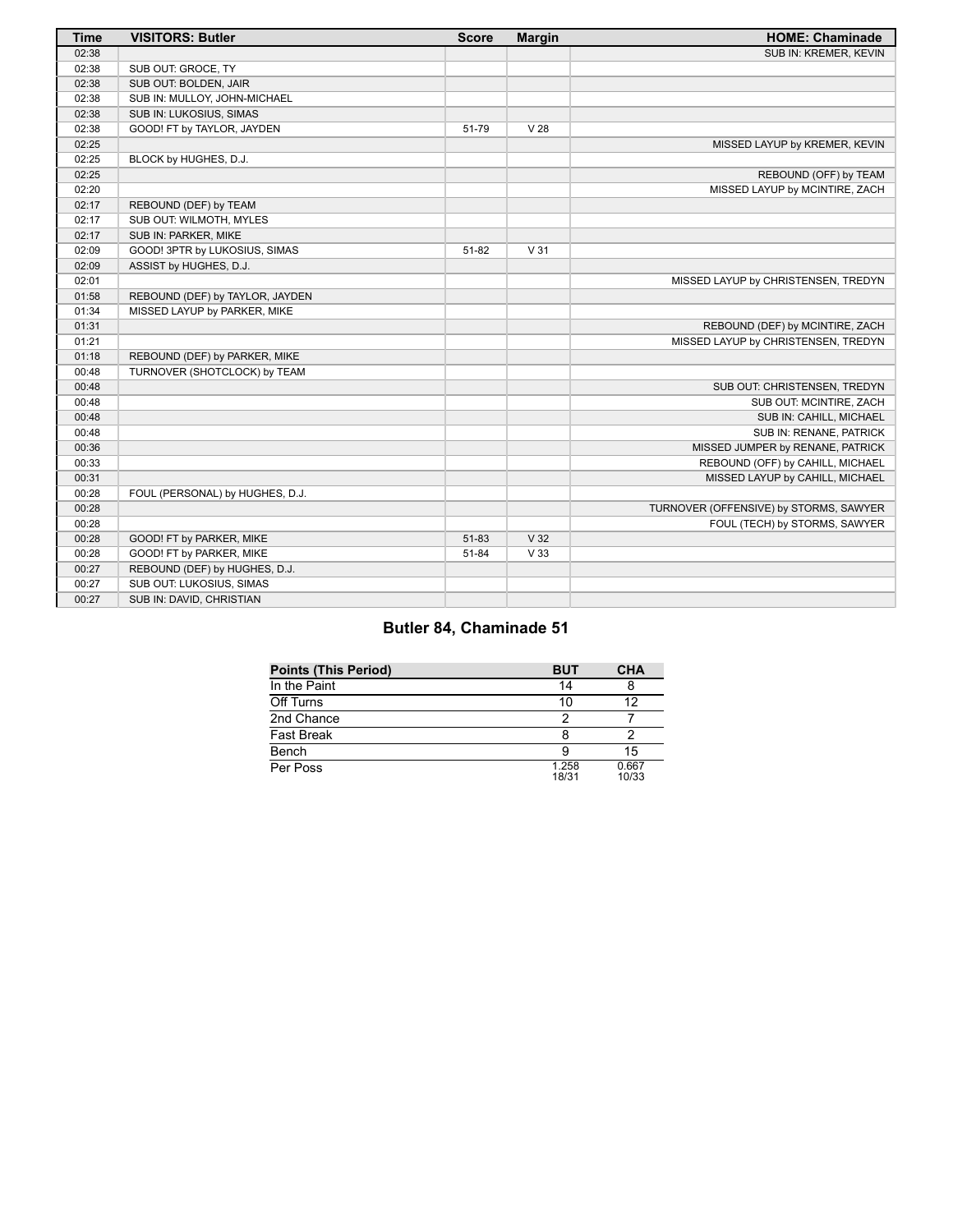#### **Official Scoring/Possession Reference Chart Butler vs Chaminade Period 1 November 24, 2021 at Michelob Ultra Arena - Las Vegas**



#### **Period 1**

#### **Starters:**

**Butler**: 2 THOMPSON,AARON (G); 4 GROCE,TY (F); 13 TAYLOR,JAYDEN (G); 33 GOLDEN,BRYCE (F); 52 BOLDEN,JAIR (G);<br>**Chaminade**: 11 MCINTIRE,ZACH (F); 20 WATKINS,RAAZHEL (G); 25 TAYLOR,PARIS (F); 31 SMOYER,JOSEPH (C); 55 AMARAL

| Time  | <b>VISITORS: Butler</b>             | <b>Score</b> | <b>Margin</b>   | <b>HOME: Chaminade</b>                 |
|-------|-------------------------------------|--------------|-----------------|----------------------------------------|
| 19:41 | GOOD! JUMPER by GROCE, TY [PNT]     | $0 - 2$      | V <sub>2</sub>  |                                        |
| 19:06 | GOOD! DUNK by GROCE, TY [FB]        | 0-4          | V <sub>4</sub>  |                                        |
| 18:21 | GOOD! LAYUP by TAYLOR, JAYDEN [FB]  | $0-6$        | $V_6$           |                                        |
| 17:26 | GOOD! 3PTR by TAYLOR, JAYDEN        | $0-9$        | V <sub>9</sub>  |                                        |
| 17:06 |                                     | $2 - 9$      | V <sub>7</sub>  | GOOD! LAYUP by CHRISTENSEN, TREDYN     |
| 16:43 | GOOD! LAYUP by HUGHES, D.J.         | $2 - 11$     | V <sub>9</sub>  |                                        |
| 16:27 | GOOD! DUNK by GROCE, TY [FB]        | $2 - 13$     | V <sub>11</sub> |                                        |
| 14:54 | GOOD! 3PTR by WILMOTH, MYLES        | $2 - 16$     | V <sub>14</sub> |                                        |
| 14:14 | GOOD! LAYUP by GOLDEN, BRYCE        | $2 - 18$     | $V$ 16          |                                        |
| 13:48 |                                     | $5 - 18$     | V <sub>13</sub> | GOOD! 3PTR by AMARAL-ARTHAREE, ISAAC   |
| 13:17 | GOOD! 3PTR by LUKOSIUS, SIMAS       | $5 - 21$     | V <sub>16</sub> |                                        |
| 12:27 |                                     | $7-21$       | V <sub>14</sub> | GOOD! JUMPER by TAYLOR, PARIS          |
| 11:51 | GOOD! LAYUP by TAYLOR, JAYDEN       | $7 - 23$     | V <sub>16</sub> |                                        |
| 11:51 | GOOD! FT by TAYLOR, JAYDEN          | $7 - 24$     | V <sub>17</sub> |                                        |
| 11:39 |                                     | $8 - 24$     | V <sub>16</sub> | GOOD! FT by SMOYER, JOSEPH             |
| 10:04 |                                     | 10-24        | V <sub>14</sub> | GOOD! LAYUP by CHRISTENSEN, TREDYN     |
| 08:58 |                                     | $12 - 24$    | V <sub>12</sub> | GOOD! LAYUP by MCINTIRE, ZACH [PNT]    |
| 08:18 |                                     | 14-24        | $V$ 10          | GOOD! JUMPER by AMARAL-ARTHAREE, ISAAC |
| 07:52 |                                     | 16-24        | V8              | GOOD! DUNK by CHRISTENSEN, TREDYN [FB] |
| 07:28 | GOOD! LAYUP by GROCE, TY            | 16-26        | $V$ 10          |                                        |
| 06:43 |                                     | 17-26        | V <sub>9</sub>  | GOOD! FT by TAYLOR, PARIS [FB]         |
| 06:23 | GOOD! 3PTR by BOLDEN, JAIR          | 17-29        | V <sub>12</sub> |                                        |
| 05:03 | GOOD! 3PTR by BOLDEN, JAIR          | 17-32        | V <sub>15</sub> |                                        |
| 04:22 |                                     | 19-32        | V <sub>13</sub> | GOOD! LAYUP by TAYLOR, PARIS [PNT]     |
| 04:05 | GOOD! LAYUP by GOLDEN, BRYCE        | 19-34        | V <sub>15</sub> |                                        |
| 03:51 |                                     | 21-34        | V <sub>13</sub> | GOOD! JUMPER by WATKINS, RAAZHEL       |
| 03:20 |                                     | 24-34        | $V$ 10          | GOOD! 3PTR by WATKINS, RAAZHEL         |
| 02:55 | GOOD! FT by GOLDEN, BRYCE           | 24-35        | V <sub>11</sub> |                                        |
| 02:55 | GOOD! FT by GOLDEN, BRYCE           | 24-36        | V <sub>12</sub> |                                        |
| 02:32 |                                     | 26-36        | $V$ 10          | GOOD! JUMPER by AMARAL-ARTHAREE, ISAAC |
| 02:08 | GOOD! LAYUP by TAYLOR, JAYDEN [PNT] | 26-38        | V <sub>12</sub> |                                        |
| 01:37 | GOOD! LAYUP by GOLDEN, BRYCE [FB]   | 26-40        | V <sub>14</sub> |                                        |
| 01:17 |                                     | 28-40        | V <sub>12</sub> | GOOD! LAYUP by CHRISTENSEN, TREDYN     |
| 00:43 | GOOD! LAYUP by GOLDEN, BRYCE        | 28-42        | V <sub>14</sub> |                                        |
| 00:31 |                                     | 29-42        | V <sub>13</sub> | GOOD! FT by STORMS, SAWYER             |
| 00:05 | GOOD! 3PTR by GROCE, TY             | 29-45        | V <sub>16</sub> |                                        |

**Butler 45, Chaminade 29**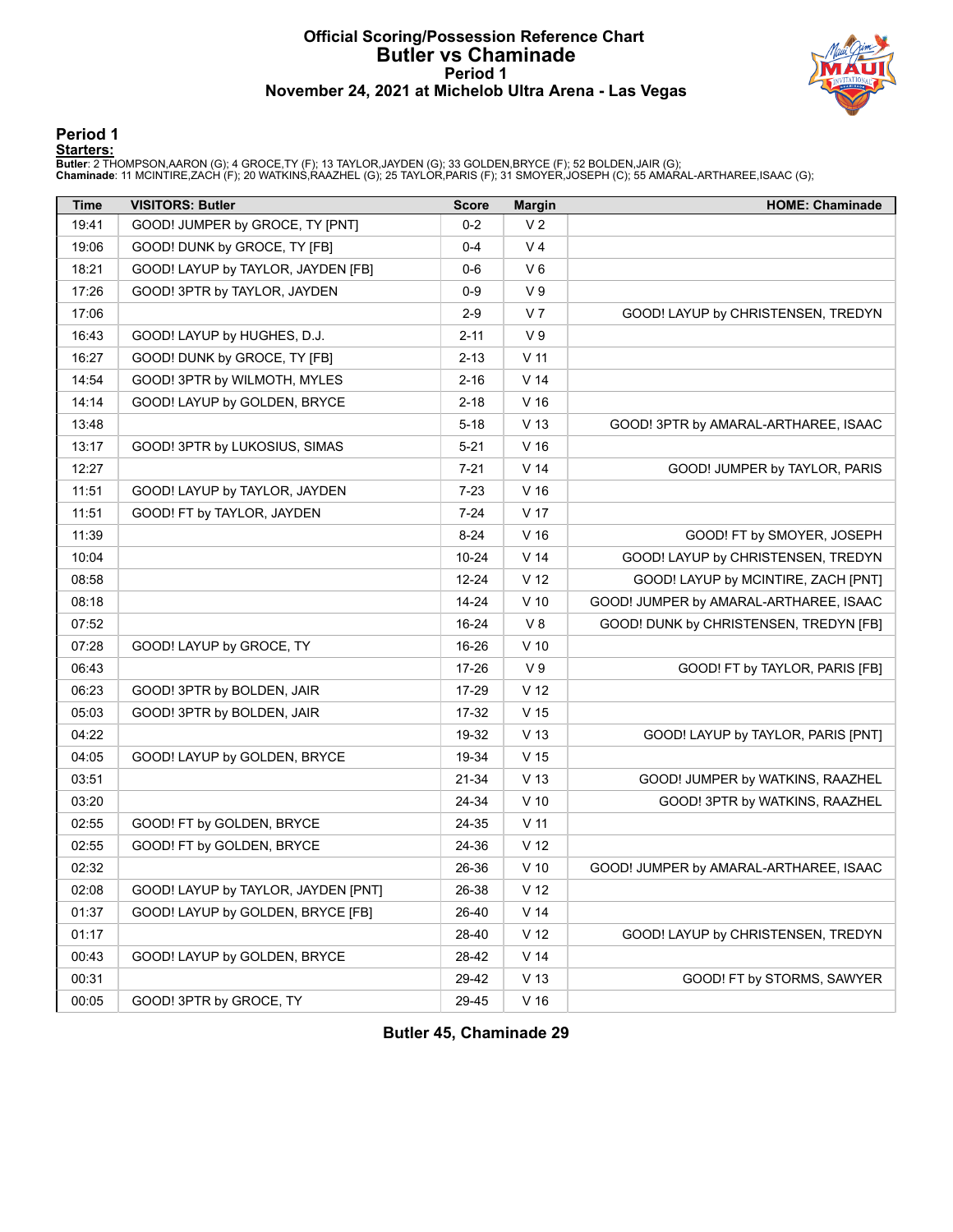#### **Official Scoring/Possession Reference Chart Butler vs Chaminade Period 2 November 24, 2021 at Michelob Ultra Arena - Las Vegas**



#### **Period 2**

#### **Starters:**

**Butler**: 2 THOMPSON,AARON (G); 4 GROCE,TY (F); 13 TAYLOR,JAYDEN (G); 33 GOLDEN,BRYCE (F); 52 BOLDEN,JAIR (G);<br>**Chaminade**: 11 MCINTIRE,ZACH (F); 20 WATKINS,RAAZHEL (G); 25 TAYLOR,PARIS (F); 31 SMOYER,JOSEPH (C); 55 AMARAL

| <b>Time</b> | <b>VISITORS: Butler</b>            | <b>Score</b> | <b>Margin</b>   | <b>HOME: Chaminade</b>               |
|-------------|------------------------------------|--------------|-----------------|--------------------------------------|
| 18:31       | GOOD! LAYUP by GOLDEN, BRYCE       | 29-47        | V <sub>18</sub> |                                      |
| 17:55       | GOOD! FT by TAYLOR, JAYDEN [FB]    | 29-48        | V 19            |                                      |
| 17:55       | GOOD! FT by TAYLOR, JAYDEN [FB]    | 29-49        | V <sub>20</sub> |                                      |
| 16:49       | GOOD! DUNK by GROCE, TY [FB]       | 29-51        | V <sub>22</sub> |                                      |
| 15:10       |                                    | $31 - 51$    | V <sub>20</sub> | GOOD! JUMPER by KREMER, KEVIN [PNT]  |
| 14:47       | GOOD! FT by HUGHES, D.J.           | $31 - 52$    | V <sub>21</sub> |                                      |
| 14:47       | GOOD! FT by HUGHES, D.J.           | $31 - 53$    | V <sub>22</sub> |                                      |
| 14:39       |                                    | 34-53        | V 19            | GOOD! 3PTR by AMARAL-ARTHAREE, ISAAC |
| 13:51       |                                    | 37-53        | $V$ 16          | GOOD! 3PTR by KREMER, KEVIN          |
| 13:15       | GOOD! LAYUP by HUGHES, D.J.        | 37-55        | V <sub>18</sub> |                                      |
| 13:03       |                                    | 39-55        | V <sub>16</sub> | GOOD! JUMPER by KREMER, KEVIN        |
| 12:56       |                                    | 40-55        | V <sub>15</sub> | GOOD! FT by KREMER, KEVIN            |
| 12:56       |                                    | 41-55        | V <sub>14</sub> | GOOD! FT by KREMER, KEVIN            |
| 12:48       |                                    | 43-55        | V <sub>12</sub> | GOOD! LAYUP by KREMER, KEVIN [FB]    |
| 12:18       | GOOD! 3PTR by GROCE, TY            | 43-58        | V <sub>15</sub> |                                      |
| 11:46       | GOOD! FT by BOLDEN, JAIR           | 43-59        | V <sub>16</sub> |                                      |
| 11:26       | GOOD! DUNK by GROCE, TY            | 43-61        | V <sub>18</sub> |                                      |
| 11:13       |                                    | 45-61        | V <sub>16</sub> | GOOD! LAYUP by CHRISTENSEN, TREDYN   |
| 11:00       | GOOD! LAYUP by TAYLOR, JAYDEN [FB] | 45-63        | V <sub>18</sub> |                                      |
| 10:38       |                                    | 46-63        | V <sub>17</sub> | GOOD! FT by YOUNG, KOBE              |
| 09:54       |                                    | 47-63        | $V$ 16          | GOOD! FT by KREMER, KEVIN            |
| 09:34       | GOOD! DUNK by GOLDEN, BRYCE        | 47-65        | V <sub>18</sub> |                                      |
| 08:22       | GOOD! FT by TAYLOR, JAYDEN         | 47-66        | V 19            |                                      |
| 07:07       | GOOD! FT by GOLDEN, BRYCE          | 47-67        | V <sub>20</sub> |                                      |
| 07:07       | GOOD! FT by GOLDEN, BRYCE          | 47-68        | V <sub>21</sub> |                                      |
| 06:20       |                                    | 49-68        | V 19            | GOOD! JUMPER by WATKINS, RAAZHEL     |
| 05:59       | GOOD! 3PTR by BOLDEN, JAIR         | 49-71        | V <sub>22</sub> |                                      |
| 05:27       | GOOD! DUNK by TAYLOR, JAYDEN [FB]  | 49-73        | V <sub>24</sub> |                                      |
| 05:10       |                                    | 51-73        | V <sub>22</sub> | GOOD! JUMPER by MCINTIRE, ZACH [PNT] |
| 03:50       | GOOD! FT by TAYLOR, JAYDEN         | 51-74        | V <sub>23</sub> |                                      |
| 03:50       | GOOD! FT by TAYLOR, JAYDEN         | 51-75        | V <sub>24</sub> |                                      |
| 03:27       | GOOD! JUMPER by BOLDEN, JAIR       | 51-77        | V <sub>26</sub> |                                      |
| 02:38       | GOOD! FT by TAYLOR, JAYDEN         | 51-78        | V <sub>27</sub> |                                      |
| 02:38       | GOOD! FT by TAYLOR, JAYDEN         | 51-79        | V <sub>28</sub> |                                      |
| 02:09       | GOOD! 3PTR by LUKOSIUS, SIMAS      | 51-82        | V <sub>31</sub> |                                      |
| 00:28       | GOOD! FT by PARKER, MIKE           | 51-83        | V <sub>32</sub> |                                      |
| 00:28       | GOOD! FT by PARKER, MIKE           | 51-84        | V <sub>33</sub> |                                      |

**Butler 84, Chaminade 51**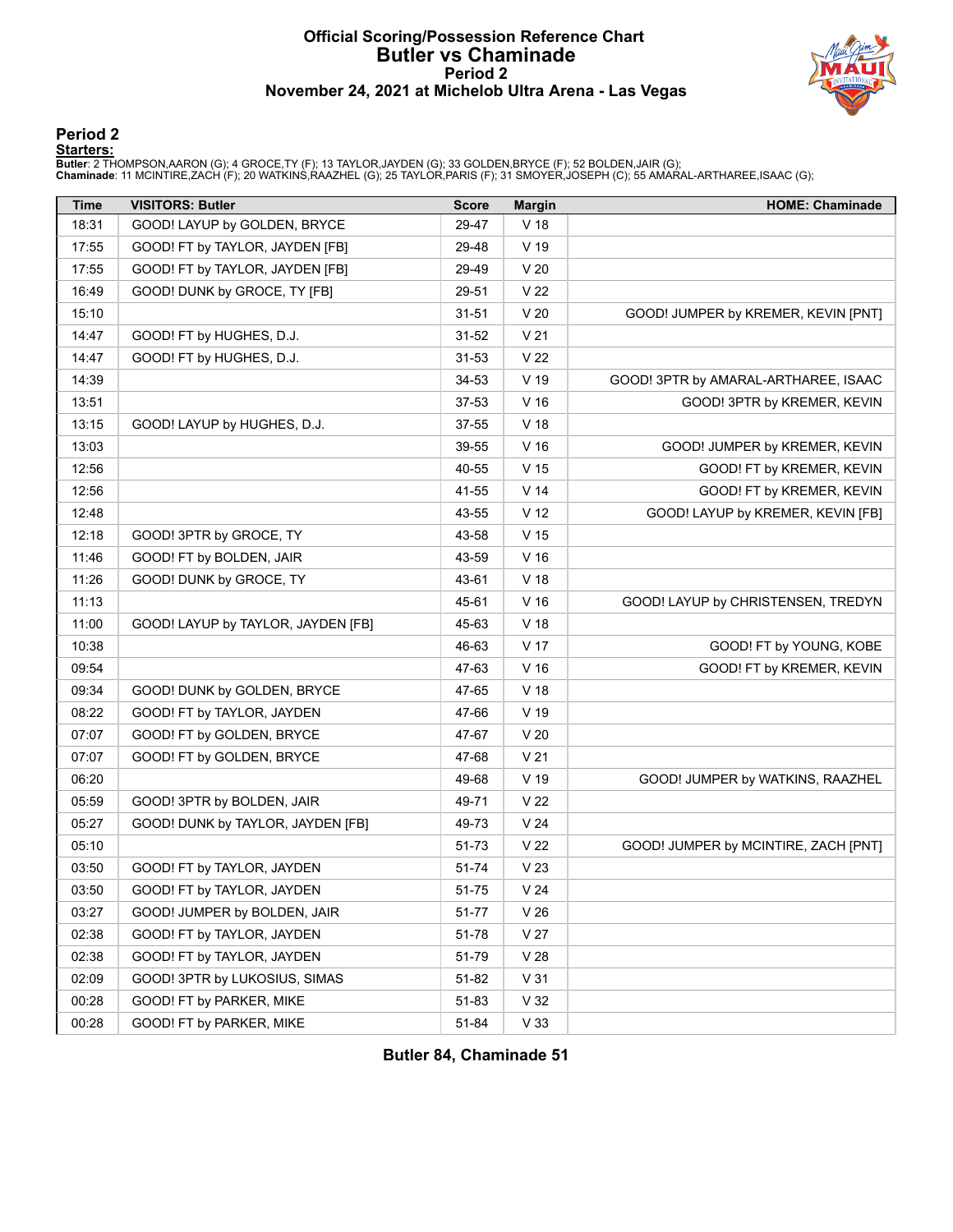#### **Official Substitutions Log Butler vs Chaminade Period 1 November 24, 2021 at Michelob Ultra Arena - Las Vegas**

| <b>VISITORS: Butler</b>     | <b>Time</b>    | <b>Score</b> | <b>HOME: Chaminade</b>                              |
|-----------------------------|----------------|--------------|-----------------------------------------------------|
| 2 THOMPSON, AARON           |                |              | 11 MCINTIRE, ZACH                                   |
| 4 GROCE, TY                 |                |              | 20 WATKINS, RAAZHEL                                 |
| 13 TAYLOR, JAYDEN           |                |              | 25 TAYLOR, PARIS                                    |
| 33 GOLDEN, BRYCE            |                |              | 31 SMOYER, JOSEPH                                   |
| 52 BOLDEN, JAIR             |                |              | 55 AMARAL-ARTHAREE, ISAAC                           |
|                             | 17:53          | $6-0$        | SUB OUT: AMARAL-ARTHAREE, ISAAC                     |
|                             | 17:53          |              | SUB IN: CHRISTENSEN, TREDYN                         |
| SUB OUT: 33 GOLDEN, BRYCE   | 17:53          |              |                                                     |
| SUB IN: 0 HUGHES, D.J.      | 17:53          |              |                                                     |
|                             | 16:55          | $9-2$        | SUB OUT: WATKINS, RAAZHEL<br>SUB OUT: TAYLOR, PARIS |
|                             | 16:55<br>16:55 |              | SUB OUT: SMOYER, JOSEPH                             |
|                             | 16:55          |              | SUB IN: STORMS, SAWYER                              |
|                             | 16:55          |              | SUB IN: KREMER, KEVIN                               |
|                             | 16:55          |              | SUB IN: AMARAL-ARTHAREE, ISAAC                      |
| SUB OUT: 2 THOMPSON, AARON  | 16:26          | $13 - 2$     |                                                     |
| SUB IN: 41 LUKOSIUS, SIMAS  | 16:26          |              |                                                     |
|                             | 15:45          | $13 - 2$     | SUB OUT: MCINTIRE, ZACH                             |
|                             | 15:45          |              | SUB IN: TAYLOR, PARIS                               |
| SUB OUT: 4 GROCE, TY        | 15:43          | $13 - 2$     |                                                     |
| SUB IN: 5 WILMOTH, MYLES    | 15:43          |              |                                                     |
| SUB OUT: 0 HUGHES, D.J.     | 15:14          | $13 - 2$     |                                                     |
| SUB OUT: 13 TAYLOR, JAYDEN  | 15:14          |              |                                                     |
| SUB IN: 2 THOMPSON.AARON    | 15:14          |              |                                                     |
| SUB IN: 33 GOLDEN, BRYCE    | 15:14          |              |                                                     |
|                             | 12:57          | $21 - 5$     | SUB OUT: CHRISTENSEN, TREDYN                        |
|                             | 12:57          |              | SUB OUT: STORMS, SAWYER                             |
|                             | 12:57          |              | SUB OUT: AMARAL-ARTHAREE, ISAAC                     |
|                             | 12:57          |              | SUB IN: MCINTIRE, ZACH                              |
|                             | 12:57          |              | SUB IN: WATKINS, RAAZHEL                            |
|                             | 12:57          |              | SUB IN: SMOYER, JOSEPH                              |
| SUB OUT: 52 BOLDEN, JAIR    | 12:57          |              |                                                     |
| SUB IN: 13 TAYLOR, JAYDEN   | 12:57          |              |                                                     |
|                             | 11:51          | $23 - 7$     | SUB OUT: TAYLOR, PARIS                              |
|                             | 11:51          |              | SUB IN: YOUNG, KOBE                                 |
| SUB OUT: 5 WILMOTH, MYLES   | 11:51          |              |                                                     |
| SUB OUT: 41 LUKOSIUS, SIMAS | 11:51          |              |                                                     |
| SUB IN: 4 GROCE, TY         | 11:51          |              |                                                     |
| SUB IN: 52 BOLDEN, JAIR     | 11:51<br>10:25 | $24 - 8$     |                                                     |
|                             | 10:25          |              | SUB OUT: WATKINS, RAAZHEL<br>SUB OUT: KREMER, KEVIN |
|                             | 10:25          |              | SUB IN: CHRISTENSEN, TREDYN                         |
|                             | 10:25          |              | SUB IN: AMARAL-ARTHAREE, ISAAC                      |
|                             | 09:27          | $24-10$      | SUB OUT: SMOYER, JOSEPH                             |
|                             | 09:27          |              | SUB IN: STORMS, SAWYER                              |
| SUB OUT: 2 THOMPSON, AARON  | 09:27          |              |                                                     |
| SUB OUT: 33 GOLDEN, BRYCE   | 09:27          |              |                                                     |
| SUB IN: 0 HUGHES, D.J.      | 09:27          |              |                                                     |
| SUB IN: 41 LUKOSIUS, SIMAS  | 09:27          |              |                                                     |
|                             | 08:40          | $24-12$      | SUB OUT: YOUNG, KOBE                                |
|                             | 08:40          |              | SUB IN: TAYLOR, PARIS                               |
|                             | 06:57          | $26-16$      | SUB OUT: STORMS, SAWYER                             |
|                             | 06:57          |              | SUB OUT: MCINTIRE, ZACH                             |
|                             | 06:57          |              | SUB IN: KREMER, KEVIN                               |
|                             | 06:57          |              | SUB IN: SMOYER, JOSEPH                              |
| SUB OUT: 0 HUGHES, D.J.     | 06:57          |              |                                                     |
| SUB OUT: 4 GROCE, TY        | 06:57          |              |                                                     |
| SUB OUT: 41 LUKOSIUS, SIMAS | 06:57          |              |                                                     |
| SUB IN: 2 THOMPSON, AARON   | 06:57          |              |                                                     |
| SUB IN: 5 WILMOTH, MYLES    | 06:57          |              |                                                     |
| SUB IN: 33 GOLDEN, BRYCE    | 06:57          |              |                                                     |
| SUB OUT: 2 THOMPSON, AARON  | 06:43          | $26-16$      |                                                     |
| SUB IN: 41 LUKOSIUS, SIMAS  | 06:43          |              |                                                     |
|                             | 05:21          | 29-17        | SUB OUT: CHRISTENSEN, TREDYN                        |
|                             | 05:21          |              | SUB OUT: AMARAL-ARTHAREE, ISAAC                     |
|                             | 05:21<br>05:21 |              | SUB IN: MCINTIRE, ZACH<br>SUB IN: WATKINS, RAAZHEL  |
|                             | 02:55          | 34-24        | SUB OUT: KREMER, KEVIN                              |
|                             | 02:55          |              | SUB OUT: SMOYER, JOSEPH                             |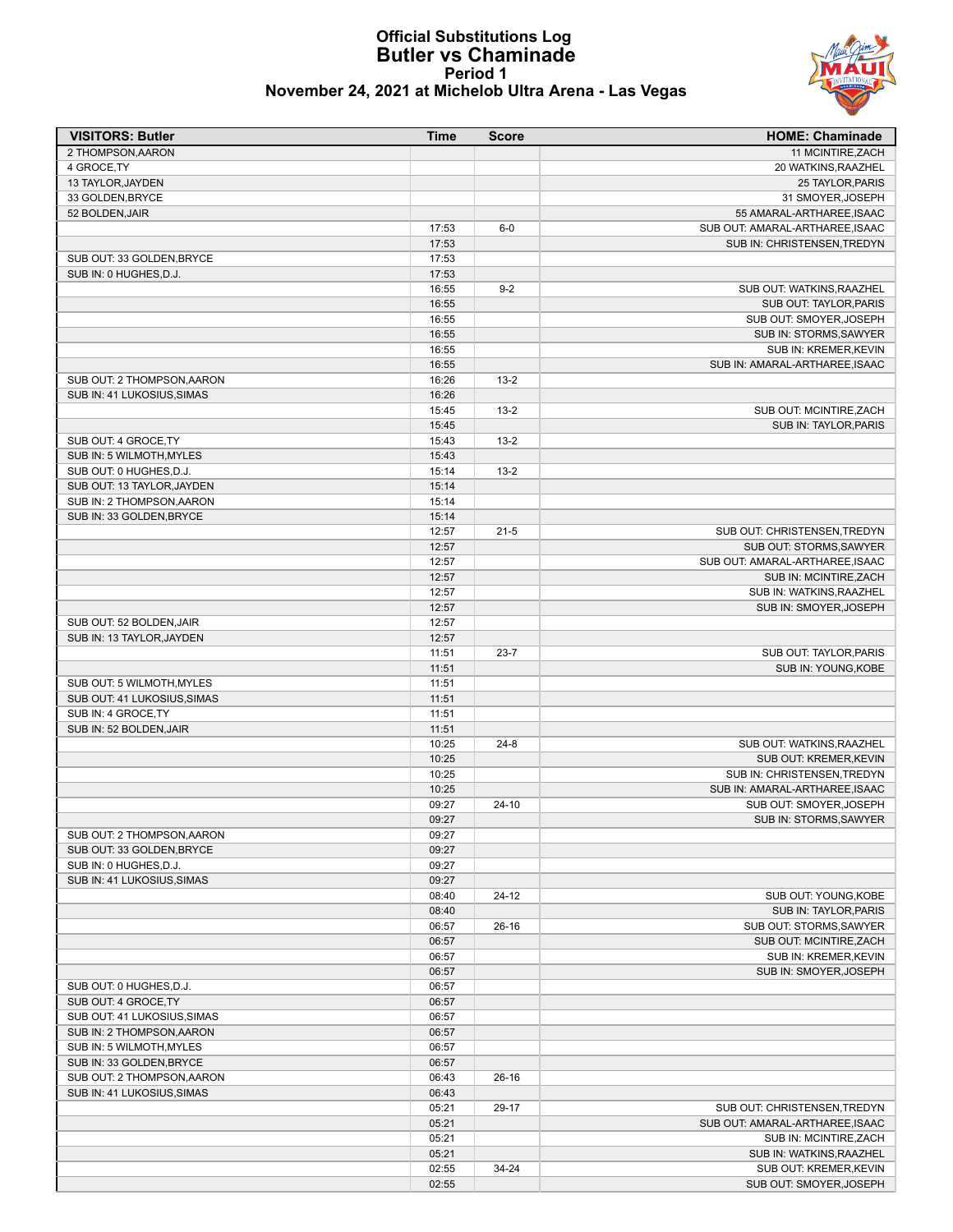| <b>VISITORS: Butler</b>      | <b>Time</b> | <b>Score</b> | <b>HOME: Chaminade</b>        |
|------------------------------|-------------|--------------|-------------------------------|
|                              | 02:55       |              | SUB IN: STORMS, SAWYER        |
|                              | 02:55       |              | SUB IN: AMARAL-ARTHAREE.ISAAC |
| SUB OUT: 5 WILMOTH.MYLES     | 02:55       |              |                               |
| SUB OUT: 52 BOLDEN, JAIR     | 02:55       |              |                               |
| SUB IN: 4 GROCE.TY           | 02:55       |              |                               |
| SUB IN: 25 DAVID CHRISTIAN   | 02:55       |              |                               |
|                              | 01:30       | 40-26        | SUB OUT: TAYLOR.PARIS         |
|                              | 01:30       |              | SUB IN: CHRISTENSEN.TREDYN    |
| SUB OUT: 41 LUKOSIUS, SIMAS  | 01:30       |              |                               |
| SUB IN: 52 BOLDEN.JAIR       | 01:30       |              |                               |
| SUB OUT: 25 DAVID, CHRISTIAN | 00:31       | 42-28        |                               |
| SUB IN: 2 THOMPSON, AARON    | 00:31       |              |                               |

**Butler 45, Chaminade 29**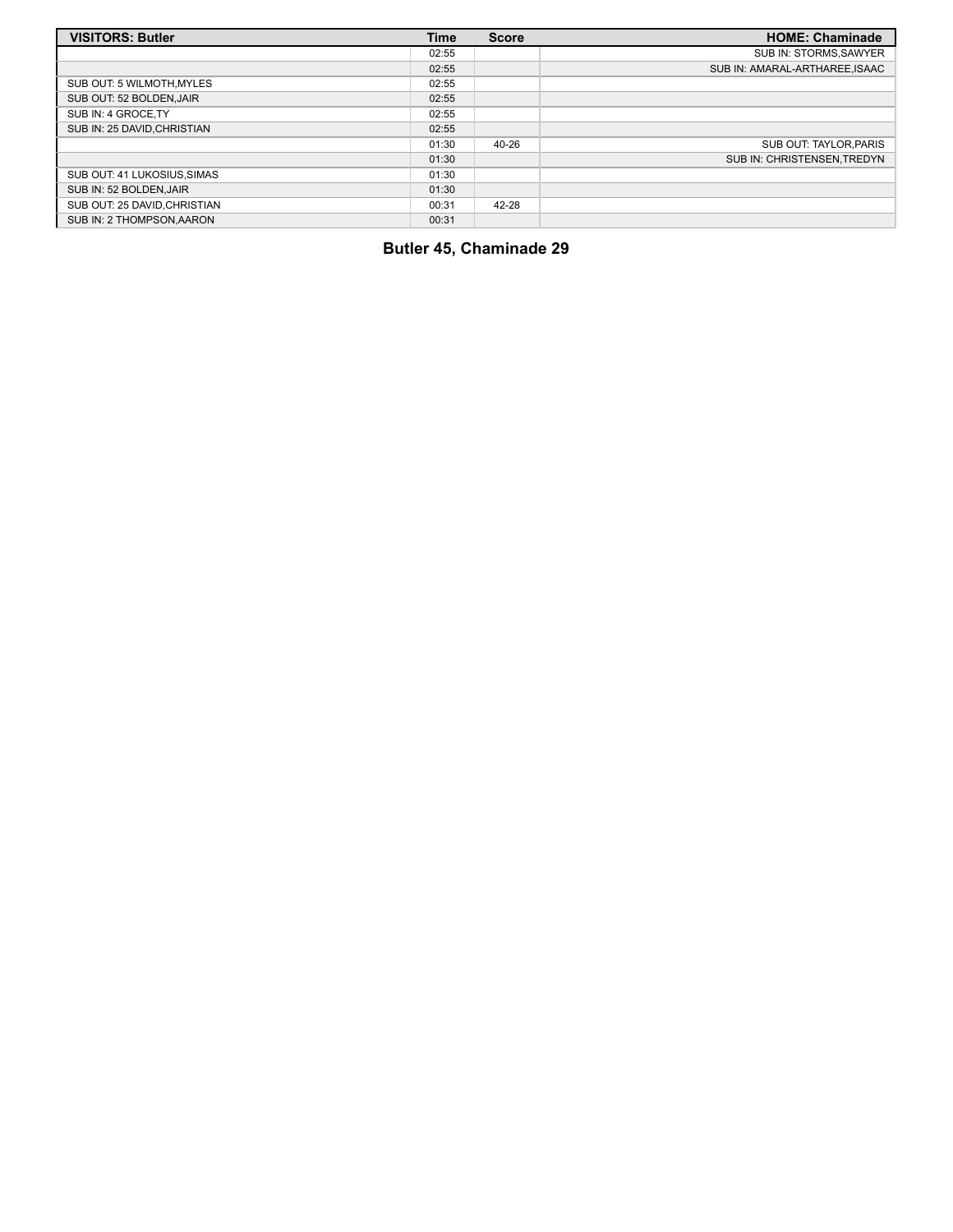

#### **Official Substitutions Log Butler vs Chaminade Period 2 November 24, 2021 at Michelob Ultra Arena - Las Vegas**

| <b>VISITORS: Butler</b>                               | Time           | <b>Score</b>             | <b>HOME: Chaminade</b>                             |
|-------------------------------------------------------|----------------|--------------------------|----------------------------------------------------|
| 2 THOMPSON, AARON                                     |                |                          | 11 MCINTIRE, ZACH                                  |
| 4 GROCE, TY                                           |                |                          | 20 WATKINS, RAAZHEL                                |
| 13 TAYLOR, JAYDEN                                     |                |                          | 25 TAYLOR, PARIS                                   |
| 33 GOLDEN, BRYCE                                      |                |                          | 31 SMOYER, JOSEPH                                  |
| 52 BOLDEN, JAIR                                       |                |                          | 55 AMARAL-ARTHAREE, ISAAC                          |
|                                                       | 20:00          | $\overline{\phantom{a}}$ | SUB OUT: CHRISTENSEN, TREDYN                       |
|                                                       | 20:00          |                          | SUB OUT: STORMS, SAWYER                            |
|                                                       | 20:00<br>20:00 |                          | SUB IN: TAYLOR, PARIS<br>SUB IN: SMOYER, JOSEPH    |
|                                                       | 17:55          | 48-29                    | SUB OUT: AMARAL-ARTHAREE, ISAAC                    |
|                                                       | 17:55          |                          | SUB IN: CHRISTENSEN, TREDYN                        |
| SUB OUT: 13 TAYLOR, JAYDEN                            | 17:01          | 49-29                    |                                                    |
| SUB IN: 41 LUKOSIUS, SIMAS                            | 17:01          |                          |                                                    |
|                                                       | 15:23          | 51-29                    | SUB OUT: MCINTIRE, ZACH                            |
|                                                       | 15:23          |                          | SUB OUT: WATKINS, RAAZHEL                          |
|                                                       | 15:23          |                          | SUB OUT: TAYLOR, PARIS                             |
|                                                       | 15:23          |                          | SUB OUT: SMOYER, JOSEPH                            |
|                                                       | 15:23          |                          | SUB IN: STORMS, SAWYER                             |
|                                                       | 15:23          |                          | SUB IN: KREMER, KEVIN                              |
|                                                       | 15:23          |                          | SUB IN: YOUNG, KOBE                                |
|                                                       | 15:23          |                          | SUB IN: AMARAL-ARTHAREE, ISAAC                     |
| SUB OUT: 4 GROCE, TY                                  | 15:23          |                          |                                                    |
| SUB OUT: 33 GOLDEN.BRYCE                              | 15:23          |                          |                                                    |
| SUB OUT: 52 BOLDEN, JAIR                              | 15:23          |                          |                                                    |
| SUB IN: 0 HUGHES, D.J.                                | 15:23          |                          |                                                    |
| SUB IN: 5 WILMOTH, MYLES<br>SUB IN: 13 TAYLOR, JAYDEN | 15:23<br>15:23 |                          |                                                    |
| SUB OUT: 5 WILMOTH, MYLES                             | 13:00          | 55-39                    |                                                    |
| SUB OUT: 41 LUKOSIUS, SIMAS                           | 13:00          |                          |                                                    |
| SUB IN: 4 GROCE, TY                                   | 13:00          |                          |                                                    |
| SUB IN: 52 BOLDEN, JAIR                               | 13:00          |                          |                                                    |
| SUB OUT: 0 HUGHES, D.J.                               | 11:53          | 58-43                    |                                                    |
| SUB IN: 33 GOLDEN, BRYCE                              | 11:53          |                          |                                                    |
| SUB OUT: 2 THOMPSON, AARON                            | 11:46          | 58-43                    |                                                    |
| SUB IN: 41 LUKOSIUS, SIMAS                            | 11:46          |                          |                                                    |
| SUB OUT: 4 GROCE, TY                                  | 10:38          | 63-46                    |                                                    |
| SUB IN: 25 DAVID CHRISTIAN                            | 10:38          |                          |                                                    |
|                                                       | 10:18          | 63-46                    | SUB OUT: YOUNG, KOBE                               |
|                                                       | 10:18          |                          | SUB IN: SMOYER, JOSEPH                             |
|                                                       | 08:22          | 65-47                    | SUB OUT: CHRISTENSEN, TREDYN                       |
|                                                       | 08:22          |                          | SUB OUT: STORMS, SAWYER                            |
|                                                       | 08:22<br>08:22 |                          | SUB OUT: KREMER, KEVIN<br>SUB IN: MCINTIRE, ZACH   |
|                                                       | 08:22          |                          | SUB IN: WATKINS, RAAZHEL                           |
|                                                       | 08:22          |                          | SUB IN: TAYLOR, PARIS                              |
| SUB OUT: 25 DAVID, CHRISTIAN                          | 08:22          |                          |                                                    |
| SUB IN: 5 WILMOTH, MYLES                              | 08:22          |                          |                                                    |
|                                                       | 07:50          | 66-47                    | SUB OUT: SMOYER, JOSEPH                            |
|                                                       | 07:50          |                          | SUB IN: KREMER, KEVIN                              |
|                                                       | 03:50          | 73-51                    | SUB OUT: KREMER, KEVIN                             |
|                                                       | 03:50          |                          | SUB OUT: TAYLOR, PARIS                             |
|                                                       | 03:50          |                          | SUB OUT: AMARAL-ARTHAREE, ISAAC                    |
|                                                       | 03:50          |                          | SUB IN: CHRISTENSEN, TREDYN                        |
|                                                       | 03:50          |                          | SUB IN: STORMS, SAWYER                             |
|                                                       | 03:50          |                          | SUB IN: YOUNG, KOBE                                |
| SUB OUT: 33 GOLDEN, BRYCE                             | 03:50          |                          |                                                    |
| SUB OUT: 41 LUKOSIUS, SIMAS                           | 03:50          |                          |                                                    |
| SUB IN: 0 HUGHES, D.J.                                | 03:50          |                          |                                                    |
| SUB IN: 4 GROCE, TY                                   | 03:50          |                          |                                                    |
|                                                       | 02:38<br>02:38 | 78-51                    | SUB OUT: WATKINS, RAAZHEL<br>SUB IN: KREMER, KEVIN |
| SUB OUT: 4 GROCE, TY                                  | 02:38          |                          |                                                    |
| SUB OUT: 52 BOLDEN, JAIR                              | 02:38          |                          |                                                    |
| SUB IN: 35 MULLOY, JOHN-MICHAEL                       | 02:38          |                          |                                                    |
| SUB IN: 41 LUKOSIUS, SIMAS                            | 02:38          |                          |                                                    |
| SUB OUT: 5 WILMOTH, MYLES                             | 02:17          | 79-51                    |                                                    |
| SUB IN: 30 PARKER, MIKE                               | 02:17          |                          |                                                    |
|                                                       | 00:48          | 82-51                    | SUB OUT: CHRISTENSEN, TREDYN                       |
|                                                       | 00:48          |                          | SUB OUT: MCINTIRE, ZACH                            |